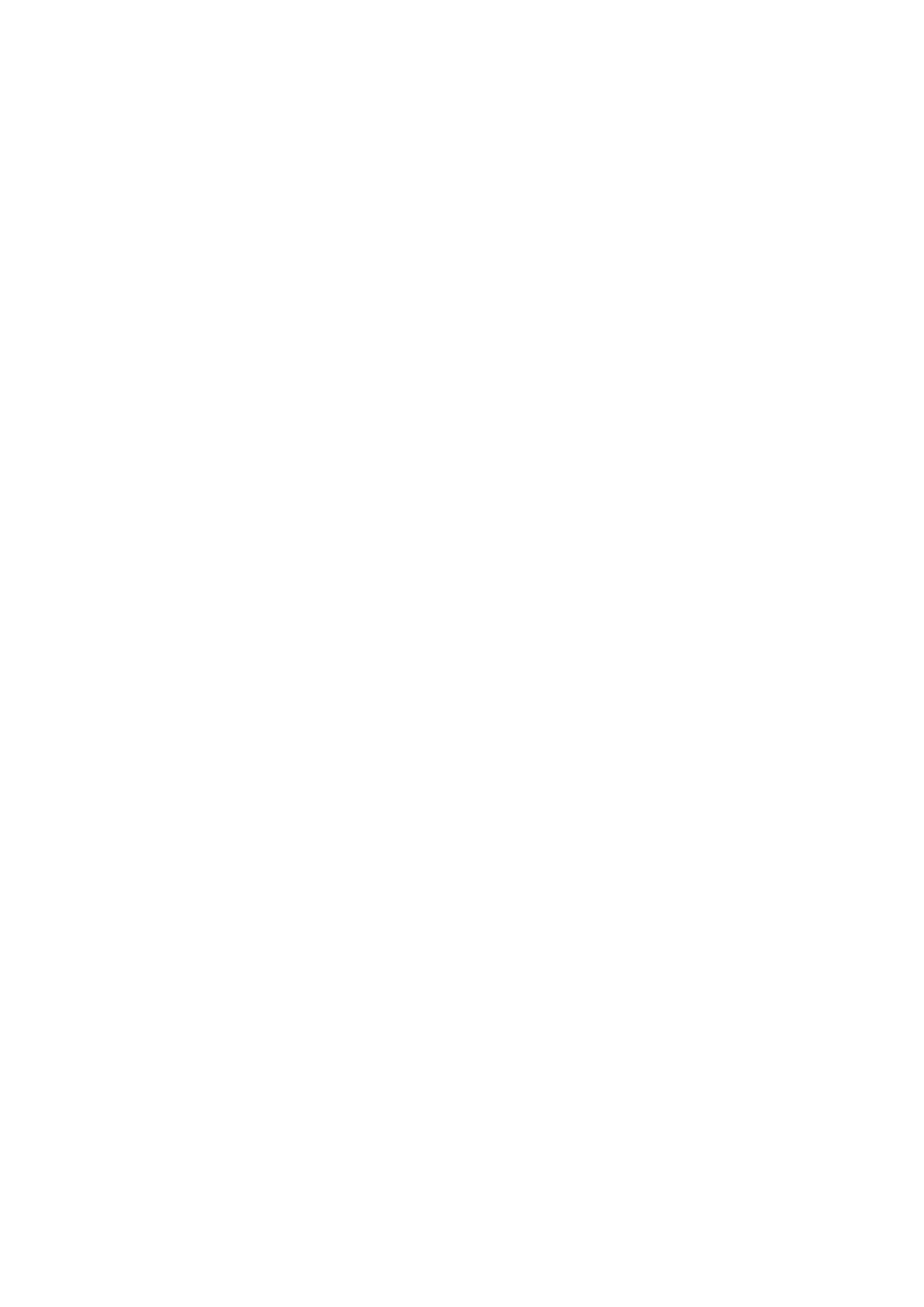# **Registers of Scotland Model Complaint Handling Procedure**

# **Foreword**

*Registers of Scotland complaints handling procedure reflects RoS commitment to valuing complaints. It seeks to resolve customer dissatisfaction as close as possible to the point of service delivery and to conduct thorough, impartial and fair investigations of customer complaints so that, where appropriate, we can make evidence-based decisions on the facts of the case.*

*The procedure was first developed by the SPSO in consultation with relevant stakeholders. The Model Complaints Handling Procedures (MCHPs) were revised in 2019 by the SPSO in consultation with all sectors. This new edition includes a core text, which is consistent across all public services in Scotland, with some additional text and examples specific to this sector. As far as is possible we have produced a standard approach to handling complaints across Scotland's public services, which complies with the SPSO's guidance on a MCHP. This procedure aims to help us 'get it right first time'. We want quicker, simpler and more streamlined complaints handling with local, early resolution by capable, well-trained staff.*

*All staff across RoS must cover this procedure as part of their induction and must be given refresher training as required, to ensure they are confident in identifying complaints, empowered to resolve simple complaints on the spot, and familiar with how to apply this procedure (including recording complaints).*

*Complaints give us valuable information we can use to improve service provision and customer satisfaction. Our complaints handling procedure will enable us to address a customer's dissatisfaction and may also prevent the same problems that led to the complaint from happening again. For our staff, complaints provide a first-hand account of the customer's views and experience and can highlight problems we may otherwise miss. Handled well, complaints can give our customers a form of redress when things go wrong and can also help us continuously improve our services.*

*Handling complaints early saves time, money and creates better customer relations. Handling as close to the point of service delivery as possible means we can deal with them locally and quickly, so they are less likely to escalate to the next stage of the procedure. Complaints that we do not resolve swiftly can greatly add to our workload and are more costly to administer.*

*The complaints handling procedure will help us do our job better, improve relationships with our customers and enhance public perception of RoS. It will help us keep the customer at the heart of the process, while enabling us to better understand how to improve our services by learning from complaints.*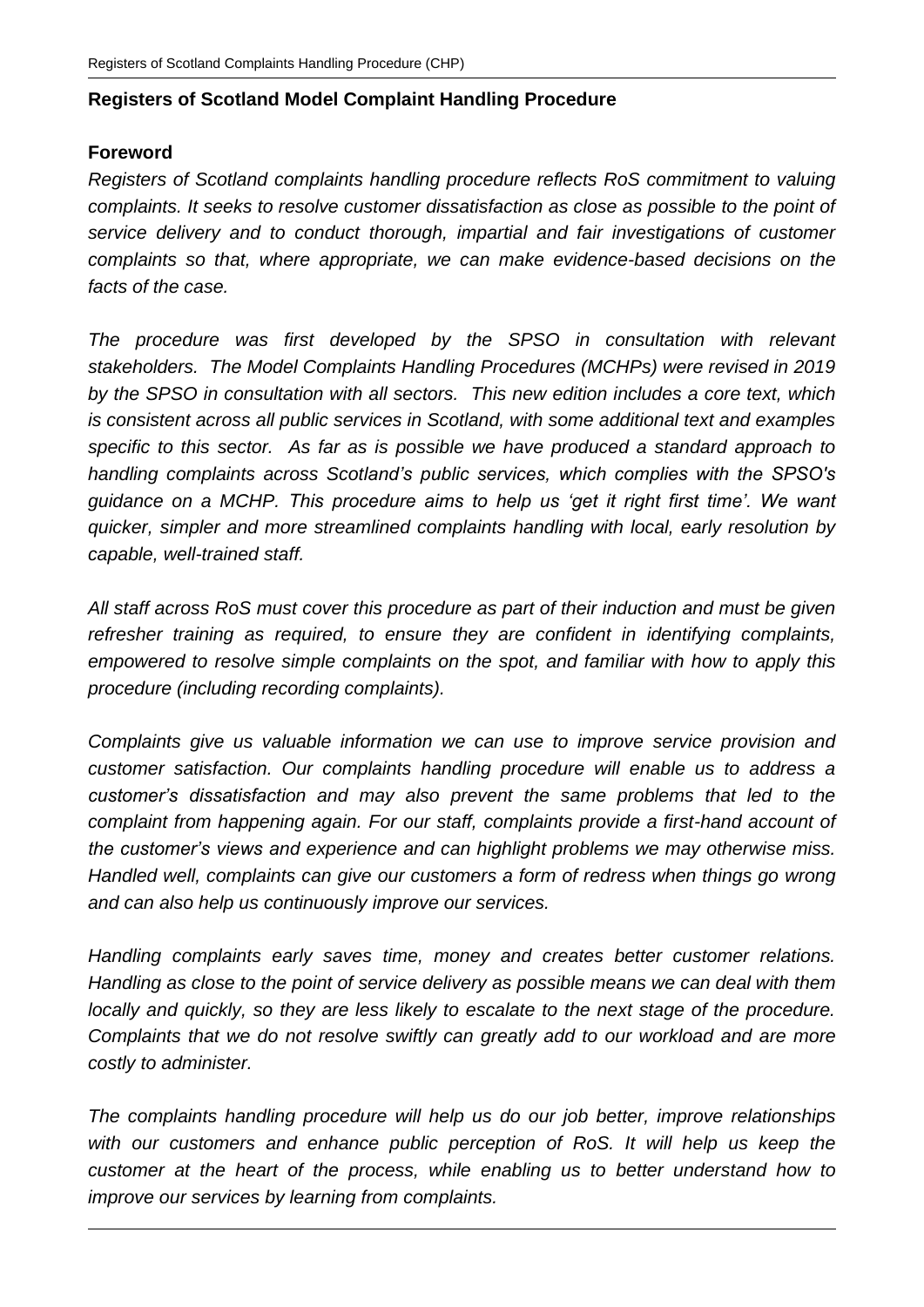### **Structure of the Complaints Handling Procedure**

- 1. This Complaints Handling Procedure (CHP) explains to staff how to handle complaints. The CHP consists of:
	- Overview and structure (part 1) this document
	- When to use the procedure (**[part 2](https://www.spso.org.uk/sites/spso/files/csa/SGMCHPPart2.docx)**) guidance on identifying what is and what is not a complaint, handling complex or unusual complaint circumstances, the interaction of complaints and other processes, and what to do if the CHP does not apply
	- The complaints handling process (**[part 3](https://www.spso.org.uk/sites/spso/files/csa/SGMCHPPart3.docx)**) guidance on handling a complaint through stages 1 and 2, and dealing with post-closure contact
	- Governance of the procedure (**[part 4](https://www.spso.org.uk/sites/spso/files/csa/SGMCHPPart4.docx)**) staff roles and responsibilities and guidance on recording, reporting, publicising and learning from complaints
	- The customer-facing CHP (**[part 5](https://www.spso.org.uk/sites/spso/files/csa/SGMCHPPart5.docx)**) information for customers on how we handle complaints
- 2. When using the CHP, please also refer to the 'SPSO Statement of Complaints Handling Principles' and good practice guidance on complaints handling from the SPSO.

**[www.spso.org.uk](http://www.spso.org.uk/)**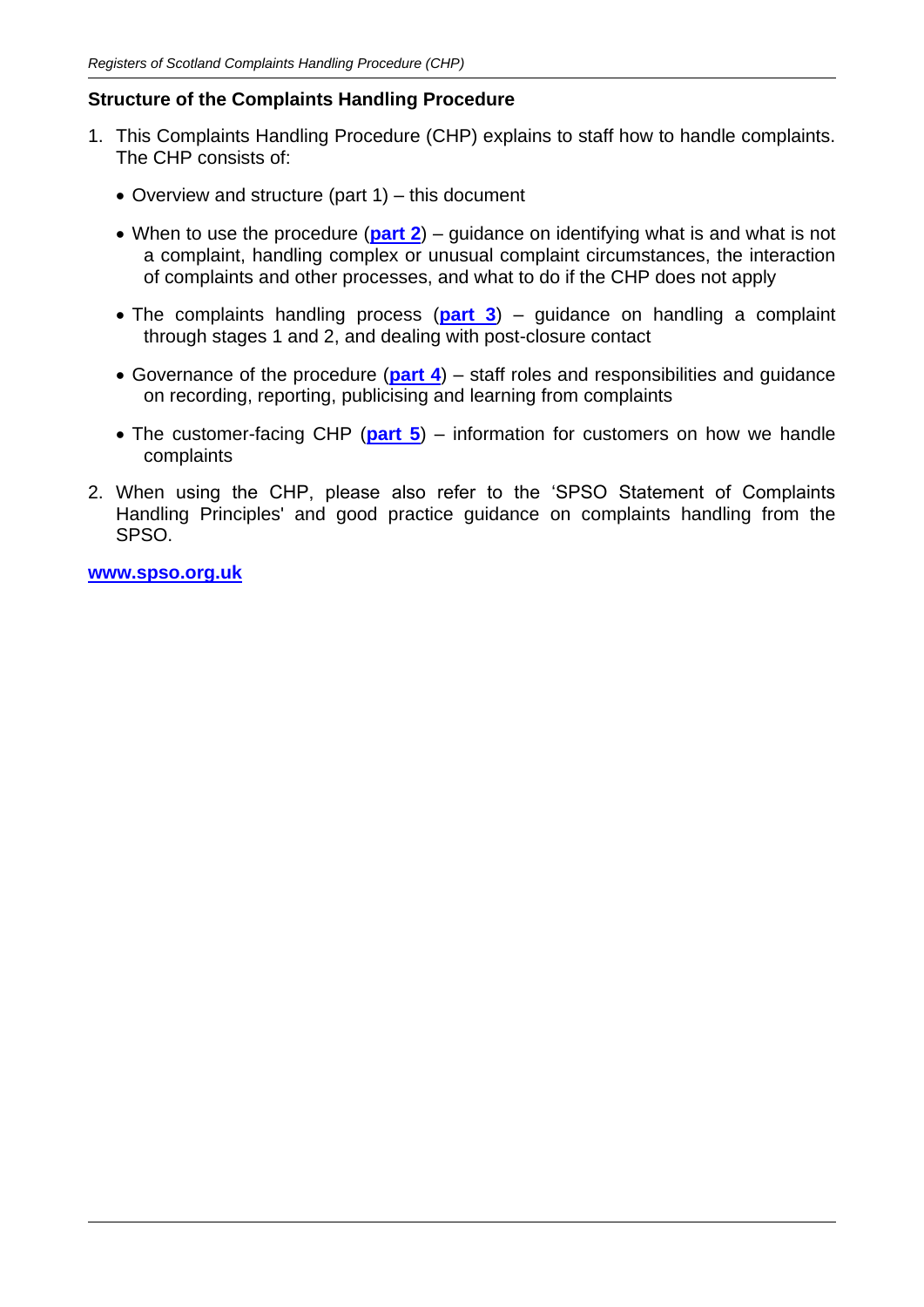# **Overview of the CHP**

- 1. Anyone can make a complaint, either verbally or in writing, including face-to-face, by phone, letter or email.
- 2. We will try to resolve complaints to the satisfaction of the customer wherever this is possible. Where this isn't possible, we will give the customer a clear response to each of their points of complaint. We will always try to respond as quickly as we can (and on the spot where possible).
- 3. Our complaints procedure has two stages. We expect the majority of complaints will be handled at stage 1. If the customer remains dissatisfied after stage 1, they can request that we look at it again, at stage 2. If the complaint is complex enough to require an investigation, we will put the complaint into stage 2 straight away and skip stage 1.

| <b>Stage 1: Frontline response</b> | <b>Stage 2: Investigation</b> | Independent<br>external         |
|------------------------------------|-------------------------------|---------------------------------|
| issues<br>that<br>For<br>are       | Where the customer is not     | review (SPSO or other)          |
| simple,<br>straightforward<br>and  | satisfied with the frontline  | Where the customer is           |
| little<br>requiring<br>or<br>no    | response, or refuses to       | satisfied<br>with<br>not<br>the |
| investigation                      | engage at the frontline, or   | stage 2 response from           |
| 'On-the-spot'<br>apology,          | where the complaint<br>is     | the service provider            |
| explanation, or other action to    | complex, serious or 'high-    | The SPSO will assess            |
| put the matter right               | risk'                         | whether there is evidence       |
| Complaint<br>resolved<br>or<br>a   | Complaint<br>acknowledged     | failure<br>service<br>of<br>or  |
| in five<br>response provided       | within three working days     | maladministration<br>not        |
| working days or less (unless       | will<br>We<br>contact<br>the  | identified by the service       |
| there<br>exceptional<br>are        | customer<br>to clarify<br>the | provider                        |
| circumstances)                     | points of complaint and       |                                 |
| Complaints addressed by any        | outcome<br>sought (where      |                                 |
| member<br>οf<br>staff,<br>or       | these are already clear, we   |                                 |
| alternatively referred to the      | will confirm them in the      |                                 |
| appropriate point for frontline    | acknowledgement)              |                                 |
| response                           | Complaint resolved or a       |                                 |
| normally face-to-<br>Response      | definitive<br>response        |                                 |
| face or by telephone (though       | provided<br>within<br>20      |                                 |
| sometimes we will need to put      | working days following a      |                                 |
| the decision in writing)           | thorough investigation o      |                                 |
| We will tell the customer how      | the points raised             |                                 |
| to escalate their complaint to     |                               |                                 |
| stage 2                            |                               |                                 |

4. For detailed guidance on the process, see **[Part 3: The complaints handling process](https://www.spso.org.uk/sites/spso/files/csa/SGMCHPPart3.docx)**.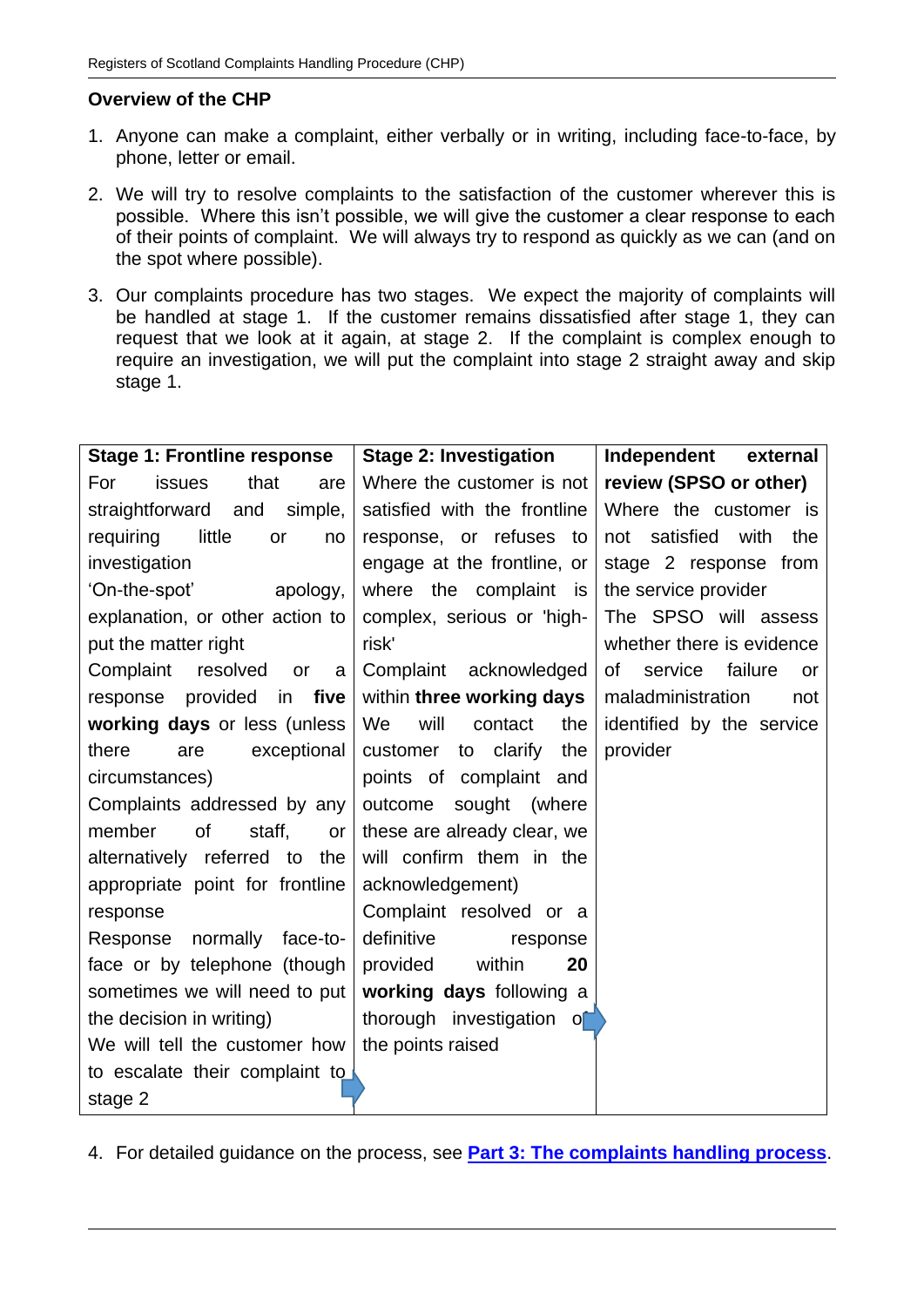### **Expected behaviours**

- 5. *RoS expect all staff to behave in a professional manner and treat customers with courtesy, respect and dignity. We also ask customers bringing a complaint to treat our staff with respect. We ask customers to engage actively with the complaint handling process by:*
	- *telling us their key issues of concern and organising any supporting information they want to give us (we understand that some people will require support to do this)*
	- *working with us to agree the key points of complaint when an investigation is required; and*
	- *responding to reasonable requests for information.*
- 6. *RoS have a policy in place for when these standards are not met which is our Unacceptable Behaviour Policy*
- 7. RoS recognise that people may act out of character in times of trouble or distress. Sometimes a health condition or a disability can affect how a person expresses themselves. The circumstances leading to a complaint may also result in the customer acting in an unacceptable way.
- 8. Customers who have a history of challenging or inappropriate actions, or have difficulty expressing themselves, may still have a legitimate grievance, and we will treat all complaints seriously. However, we also recognise that the actions of some customers may result in unreasonable demands on time and resources or unacceptable behaviour towards our staff. We will, therefore, apply our policies and procedures to protect staff from unacceptable actions such as unreasonable persistence, threats or offensive behaviour from customers. Where we decide to restrict access to a customer under the terms of our policy, we have a procedure in place to communicate that decision, notify the customer of their right of appeal, and review any decision to restrict contact with us.
- 9. If we decide to restrict a customer's contact, we will be careful to follow the process set out in our policy and to minimise any restrictions on the customer's access to the complaints process. We will normally continue investigating a complaint even where contact restrictions are in place (for example, limiting communication to letter or to a named staff member). In some cases, it may be possible to continue investigating the complaint without contact from the customer. Our policy allows us in limited circumstances to restrict access to the complaint process entirely. This would be as a last resort, should be as limited as possible (for a limited time, or about a limited set of subjects) and requires manager approval. Where access to the complaint process is restricted, we must signpost the customer to the SPSO (see **[Part 3: Signposting to](https://www.spso.org.uk/sites/spso/files/csa/SGMCHPPart3.docx)  [the SPSO](https://www.spso.org.uk/sites/spso/files/csa/SGMCHPPart3.docx)**).
- 10.The SPSO has **[guidance on promoting positive behaviour and managing](https://www.spso.org.uk/unacceptable-actions-policy)  [unacceptable actions](https://www.spso.org.uk/unacceptable-actions-policy).**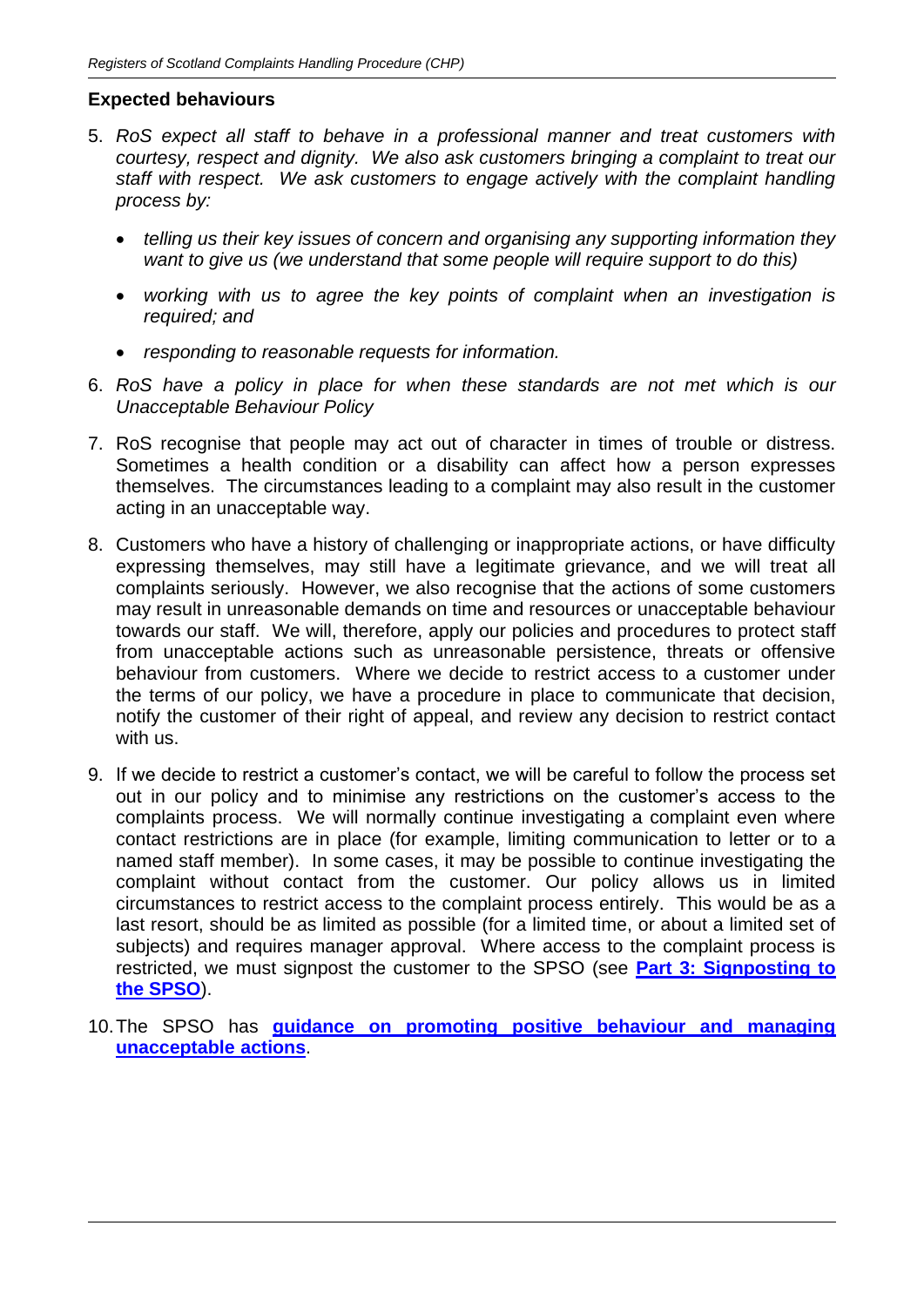## **What is a complaint?**

- 1. RoS' definition of a complaint is: 'an expression of dissatisfaction by one or more members of the public about *RoS'* action or lack of action, or about the standard of service provided by or on behalf of*. RoS*'
- 2. For clarity, where an employee also receives a service from *RoS* as a member of the public, they may complain about that service.
- 3. A complaint may relate to the following, but is not restricted to this list:
	- failure or refusal to provide a service
	- inadequate quality or standard of service, or an unreasonable delay in providing a service
	- dissatisfaction with one of our policies or its impact on the individual
	- failure to properly apply law, procedure or guidance when delivering services
	- failure to follow the appropriate administrative process
	- conduct, treatment by or attitude of a member of staff or contractor (**except** where there are arrangements in place for the contractor to handle the complaint themselves: see **Complaints about contracted services**); or
	- disagreement with a decision, (**except** where there is a statutory procedure for challenging that decision, or an established appeals process followed throughout the sector as below).
- 4. **Appendix 1** provides a range of examples of complaints we may receive, and how these may be handled.
- 5. A complaint **is not**:
	- a routine first-time request for a service (see **Complaints and service requests**)
	- a request for compensation only (see **Complaints and compensation claims**)
	- issues that are in court or have already been heard by a court or a tribunal (see **Complaints and legal action**)
	- disagreement with a decision where there is a statutory procedure for challenging that decision (such as for freedom of information and subject access requests), or an established appeals process followed throughout the sector
	- a request for information under the Data Protection or Freedom of Information (Scotland) Acts
	- a grievance by a staff member or a grievance relating to employment or staff recruitment
	- a concern raised internally by a member of staff (which was not about a service they received, such as a whistleblowing concern)
	- a concern about a child or an adult's safety
	- an attempt to reopen a previously concluded complaint or to have a complaint reconsidered where we have already given our final decision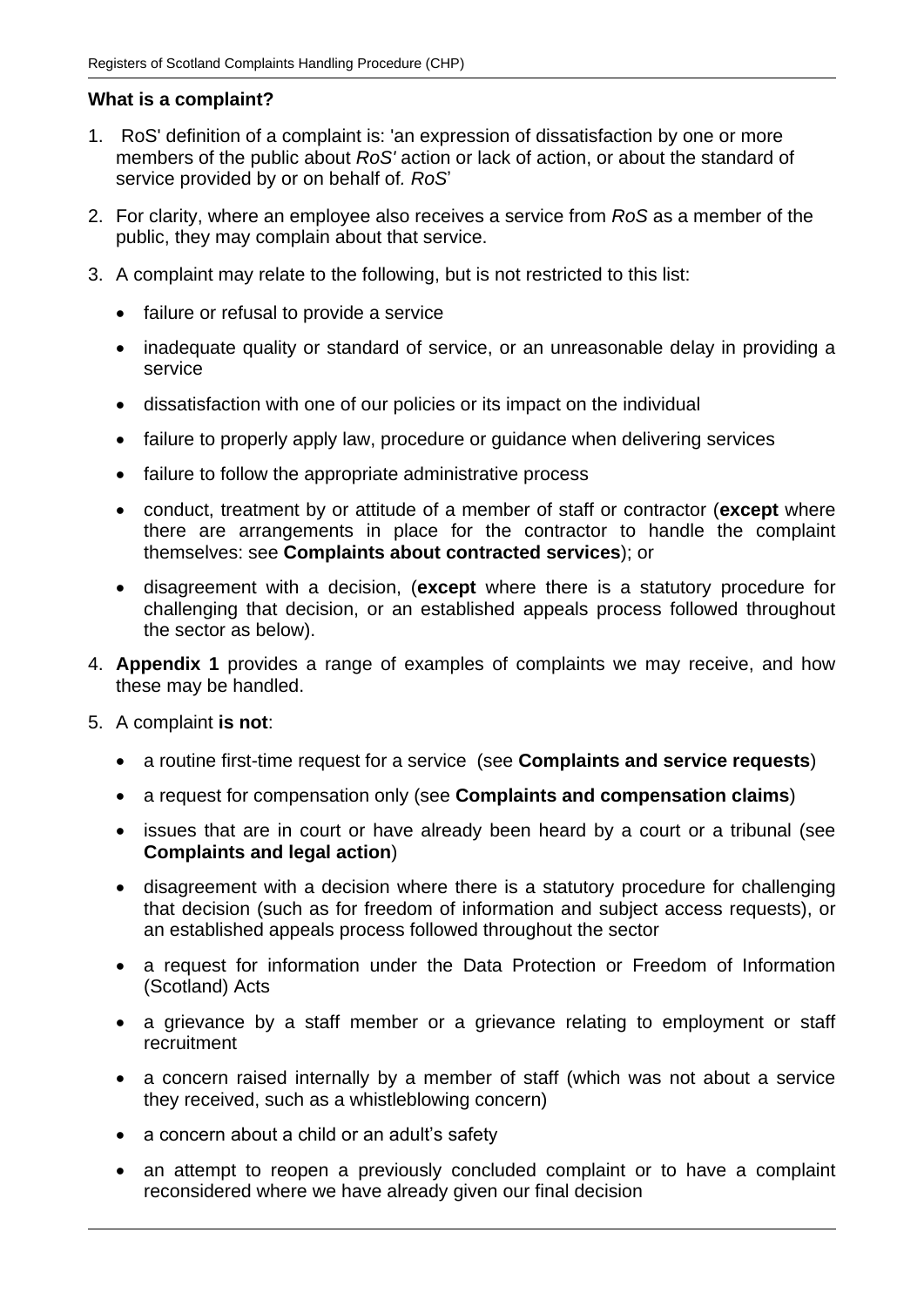- abuse or unsubstantiated allegations about our organisation or staff where such actions would be covered by our Unacceptable behaviour Policy or
- a concern about the actions or service of a different organisation, where we have no involvement in the issue (**except** where the other organisation is delivering services on our behalf: see **Complaints about contracted services**).
- 6. **Appendix 2** gives more examples of 'what is not a complaint' and how to direct customers appropriately.
- 7. We will not treat these issues as complaints, and will instead direct customers to use the appropriate procedures. Some situations can involve a combination of issues, where some are complaints and others are not, and each situation should be assessed on a case-by-case basis.

## **Complaints about registration decisions**

- 8. The procedure for dealing with enquires or complaints about legal decisions made in the course of registration of title should be passed to the Post Registration Team as there is specific legislation which deals with these issues. Investigation of decisions made during the course of registration often requires lengthy investigation of the facts and may on occasion require legal opinion. Customers who believe that they have been disadvantaged by a decision made as part of the registration process should be advised to seek redress via the rectification process as laid out in Section 9 of the Land Registration (Scotland) Act 1979 and Section 80 of the Land Registration etc. (Scotland) Act 2012.
- 9. However, some complaints about registration decisions may express dissatisfaction about a service that should be considered as a complaint. This may mean we treat one element as a complaint, while directing the customer to pursue another element through an alternative route.
- 10.If a matter is not a complaint, or not suitable to be handled under the CHP, we will explain this to the customer, and tell them what (if any) action we will take, and why. See **What if the CHP does not apply.**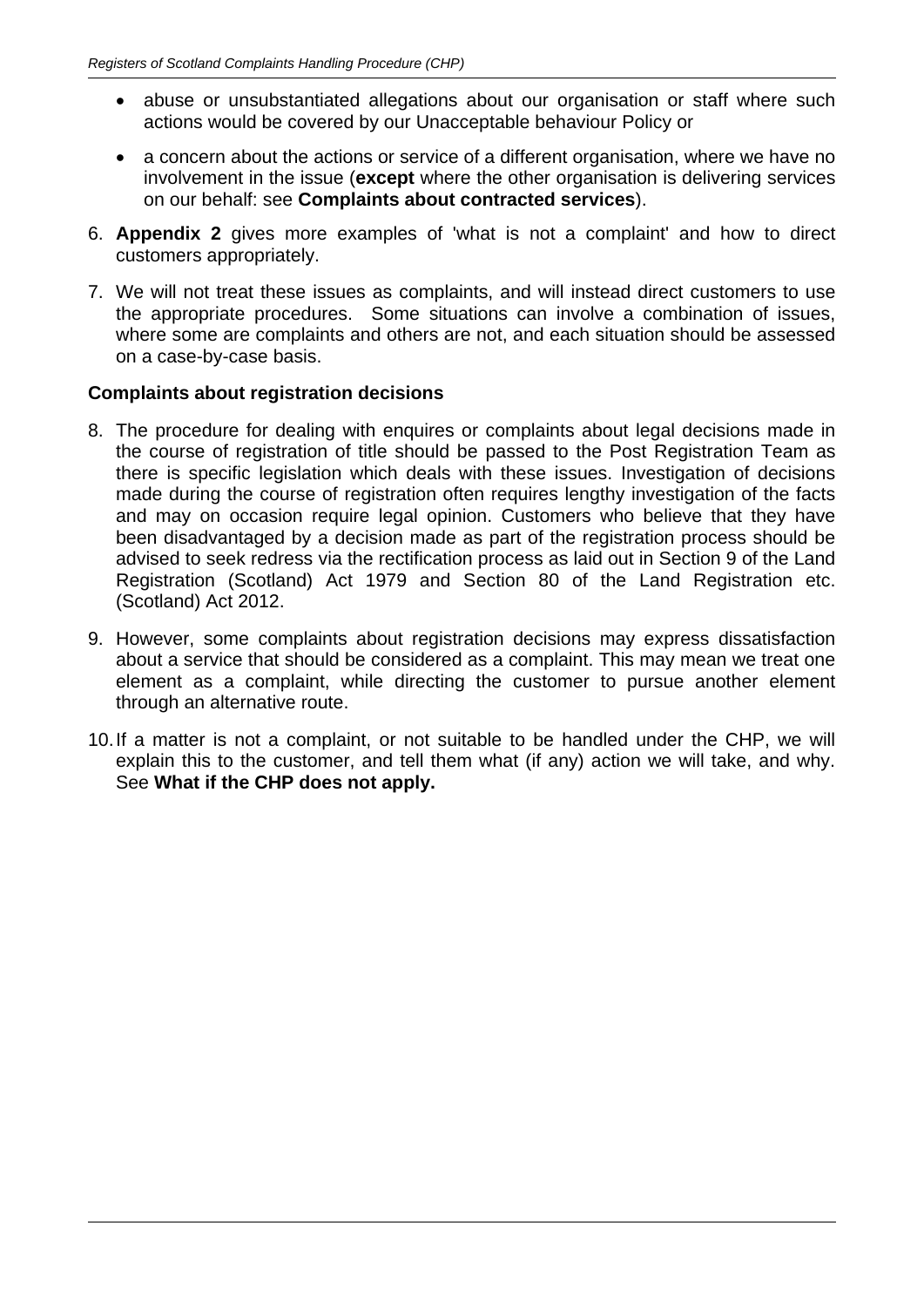#### **Who can make a complaint?**

- 11.Anyone who receives, requests, or is affected by our services can make a complaint. In this procedure these people are termed 'customers', regardless of whether they are or were using a service.
- 12.We also accept complaints from the representative of a person who is dissatisfied with our service. See **Complaints by (or about) a third party**.

#### **Supporting the customer**

- 13.All members of the community have the right to equal access to our complaints procedure. It is important to recognise the barriers that some customers may face complaining. These may be physical, sensory, communication or language barriers, but can also include their anxieties and concerns. Customers may need support to overcome these barriers.
- 14.We have legal duties to make our complaints service accessible under equalities and mental health legislation. *For example:* 
	- *the Equality Act (Scotland) 2010 – this gives people with a protected characteristic the right to reasonable adjustments to access our services (such as large print or BSL translations of information); and*
	- *the Mental Health (Care and Treatment) (Scotland) Act 2003 – this gives anyone*  with a 'mental disorder' (including mental health issues, learning difficulties, *dementia and autism) a right to access independent advocacy. This must be*  delivered by independent organisations that only provide advocacy. They help *people to know and understand their rights, make informed decisions and have a voice.*
- 15.Examples of how we will meet our legal duties are:
	- *proactively checking whether members of the public who contact us require additional support to access our services*
	- *providing interpretation and/or translation services for British Sign Language users; and*
	- *proving assisted digital offerings for customers who cannot access our digital products and services; and*
	- *Signposting customers where appropriate to conveyancing professionals for appropriate legal guidance, Citizen's Advice or to the Scottish Independent Advocacy Alliance*
- 16. In addition to our legal duties, we will seek to ensure that we support vulnerable groups in accessing our complaints procedure. Actions that we may take include:
	- *helping vulnerable customers identify when they might wish to make a complaint (for example, by training frontline staff who provide services to vulnerable groups)*
	- *helping customers access independent support or advocacy to help them understand their rights and communicate their complaints (for example, through the Scottish Independent Advocacy Alliance or Citizen's Advice Scotland); and*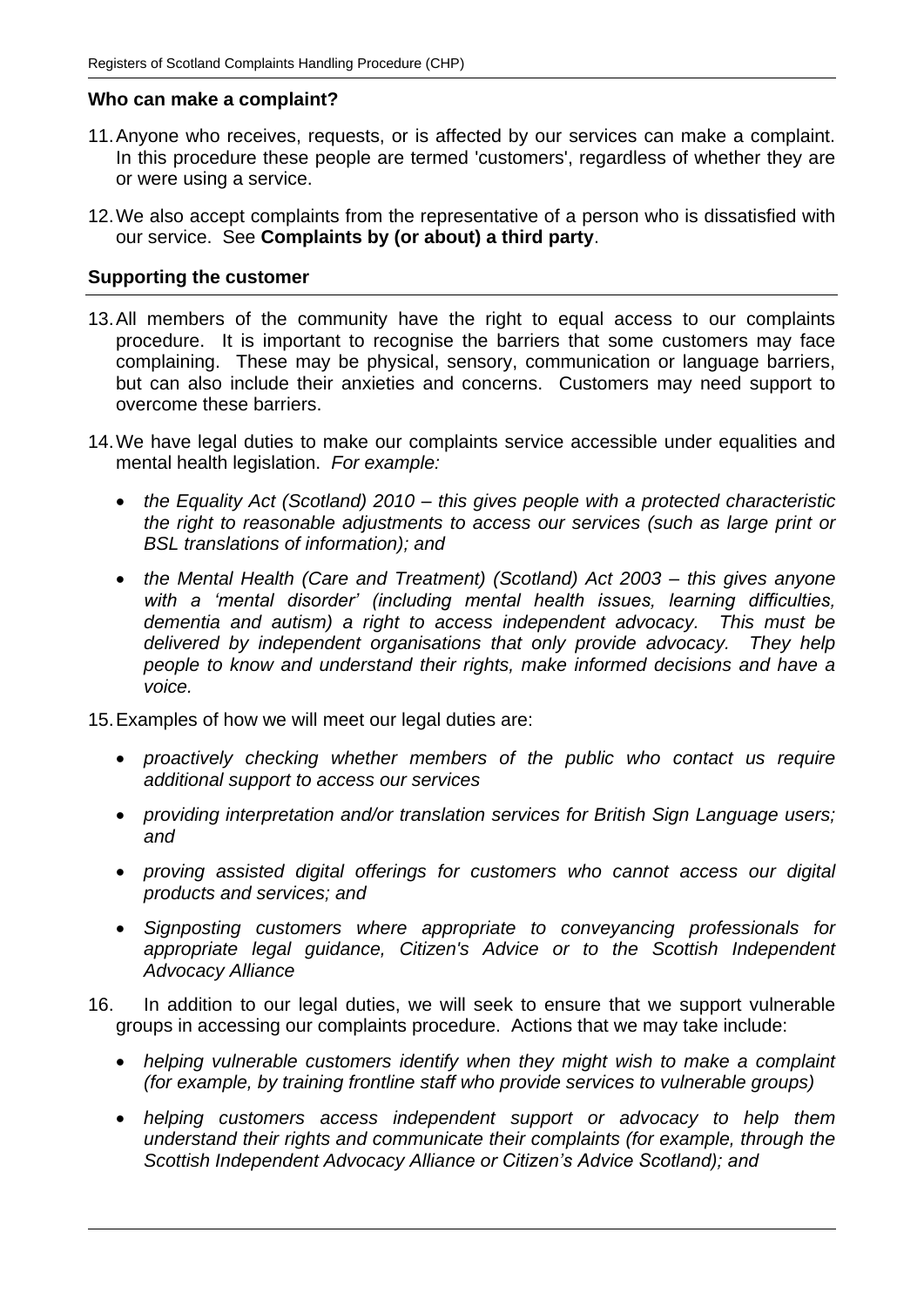- *providing a neutral point of contact for complaints (where the relationship between customers and frontline staff is significant and ongoing).]*
- 17.These lists are not exhaustive, and we must always take into account our commitment and responsibilities to equality and accessibility.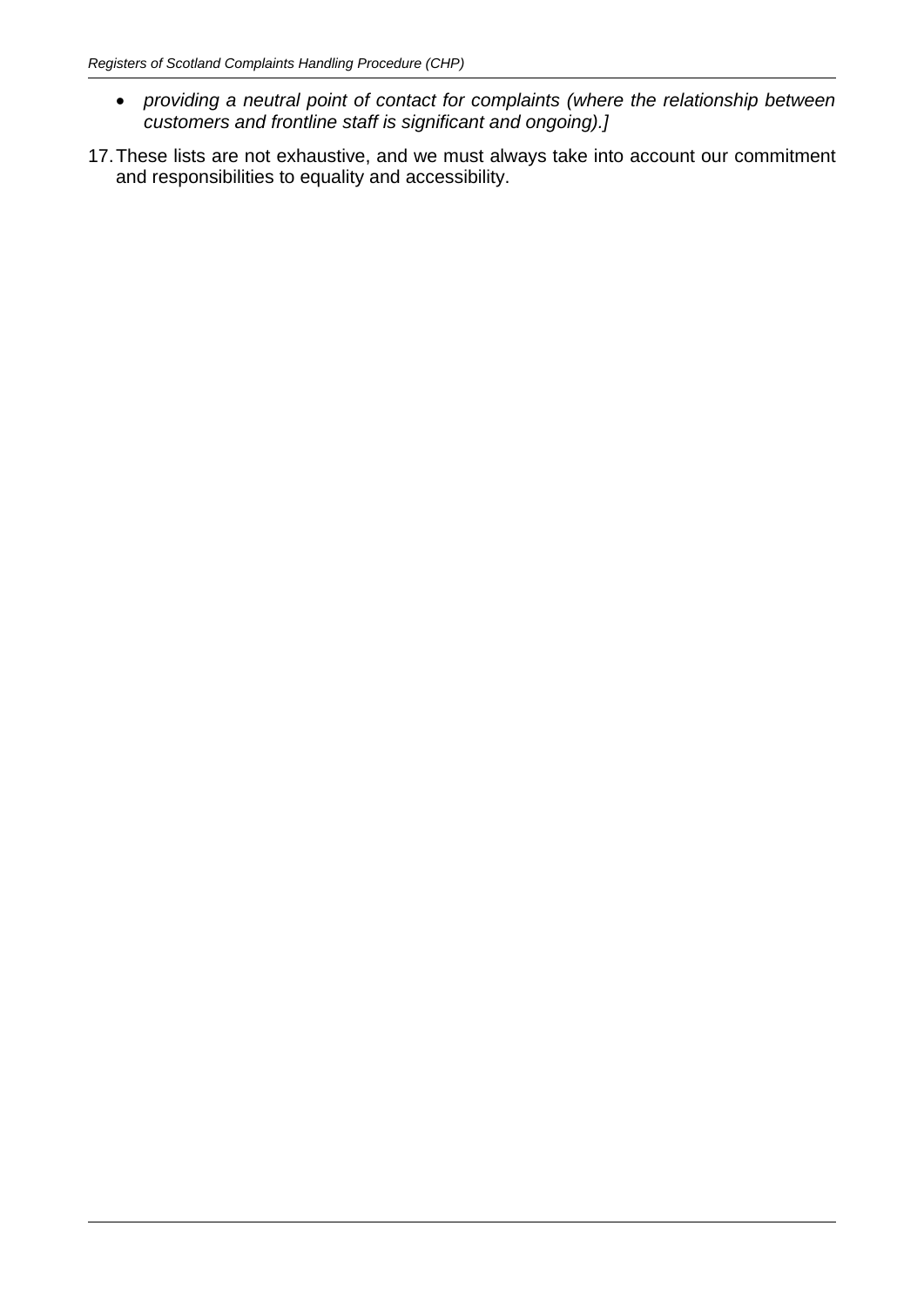#### **How complaints may be made**

- 18.Complaints may be made verbally or in writing, including face-to-face, by phone, letter or email.
- 19.Where a complaint is made **verbally**, we will make a record of the key points of complaint raised. *Where it is clear that a complex complaint will be immediately considered at stage 2 (investigation), it may be helpful to complete a complaint form with the customer's input to ensure full details of the complaint are documented. However, there is no requirement for the person to complete a complaint form, and it is important that the completion of a complaint form does not present a barrier to people complaining.*
- 20.Complaint issues may also be raised on **digital platforms** (including **social media**).
- 21.*Where a complaint issue is raised via a digital channel managed and controlled by RoS (for example an official Twitter address or Facebook page):*
	- *we will normally respond by explaining that we do not normally take complaints made on social media and telling the person how they can complain;*
	- *in exceptional circumstances, we may respond to very simple complaints on social media. This will normally only be appropriate where an issue is likely to affect a large number of people, and we can provide a very simple response (for example, an apology for an overarching service outage).*
- 22.*We may also become aware that an issue has been raised via a digital channel not controlled or managed by us (for example a youtube video or post on a private facebook group). In such cases we may respond, where we consider it appropriate, by telling the person how they can complain.*
- 23.We must always be mindful of our data protection obligations when responding to issues online or in a public forum. See **[Part 1: Maintaining confidentiality and data](https://www.spso.org.uk/sites/spso/files/csa/SGMCHPPart1.docx)  [protection.](https://www.spso.org.uk/sites/spso/files/csa/SGMCHPPart1.docx)**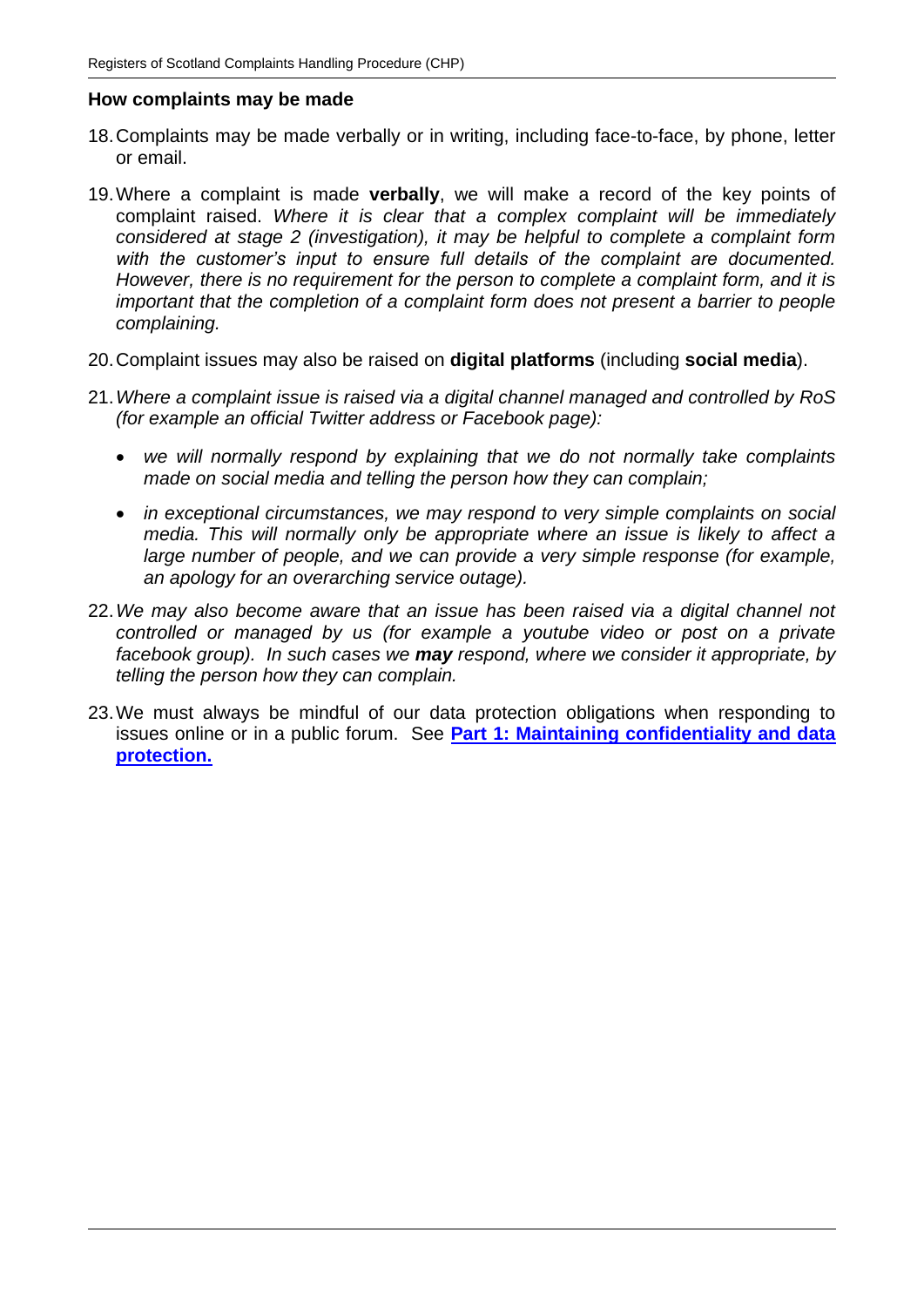### **Time limit for making complaints**

- 24.The customer must raise their complaint within six months of when they first knew of the problem, unless there are special circumstances for considering complaints beyond this time (for example, where a person was not able to complain due to serious illness or recent bereavement).
- 25.Where a customer has received a stage 1 response, and wishes to escalate to stage 2, unless there are special circumstances they must request this either:
	- within six months of when they first knew of the problem; or
	- within two months of receiving their stage 1 response (if this is later).
- 26.We will apply these time limits with discretion, taking into account the seriousness of the issue, the availability of relevant records and staff involved, how long ago the events occurred, and the likelihood that an investigation will lead to a practical benefit for the customer or useful learning for RoS.
- 27.We will also take account of the time limit within which a member of the public can ask the SPSO to consider complaints (normally one year). The SPSO have discretion to waive this time limit in special circumstances (and may consider doing so in cases where we have waived our own time limit).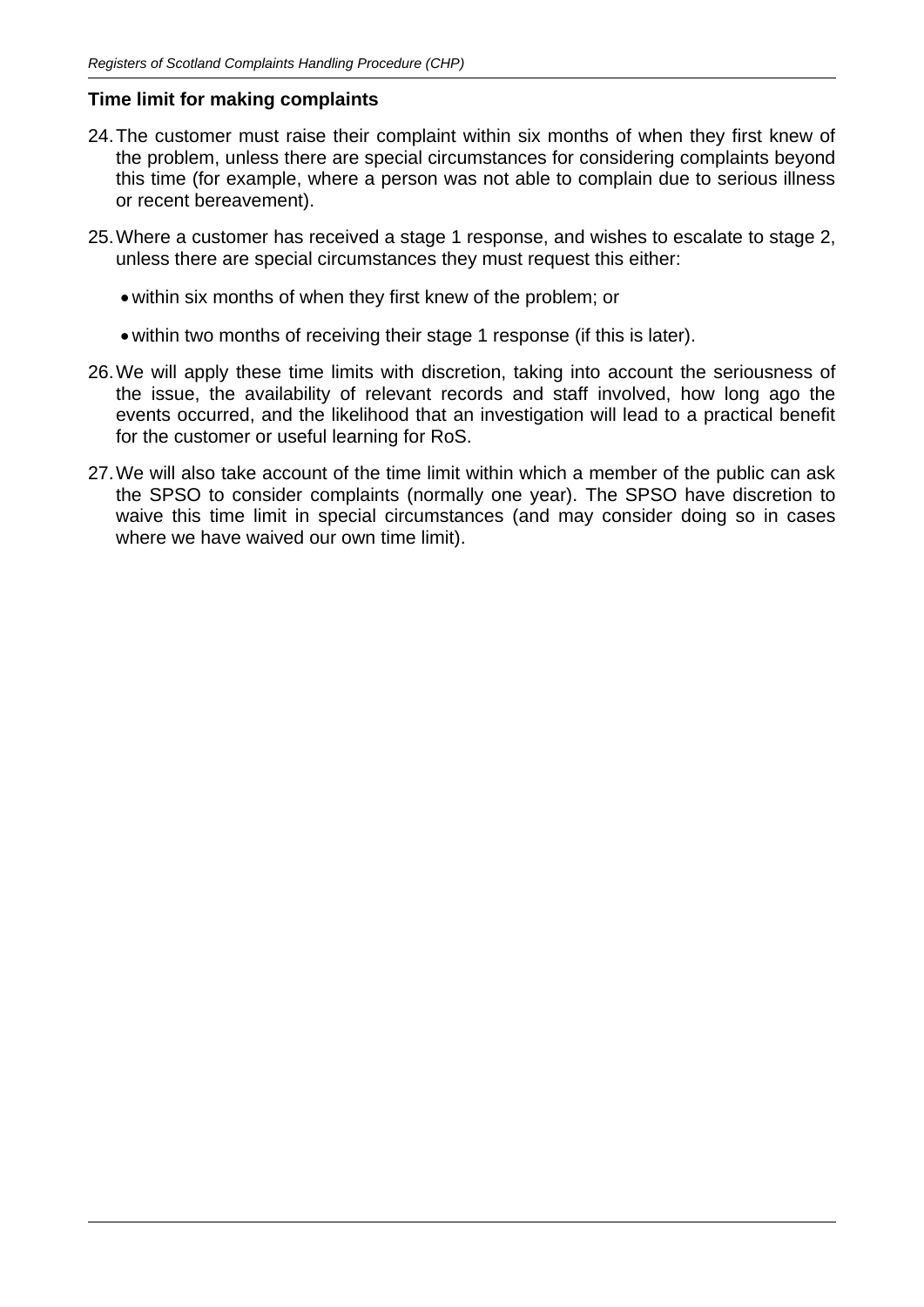#### **Particular circumstances**

### **Complaints by (or about) a third party**

- 28.Sometimes a customer may be unable or reluctant to make a complaint on their own. We will accept complaints from third parties, which may include relatives, friends, advocates and advisers. Where a complaint is made on behalf of a customer, we must ensure that the customer has authorised the person to act on their behalf. It is good practice to ensure the customer understands their personal information will be shared as part of the complaints handling process (particularly where this includes sensitive personal information). This can include complaints brought by parents on behalf of their child, if the child is considered to have capacity to make decisions for themselves.
- 29.The provision of a signed mandate from the customer will normally be sufficient for us to investigate a complaint. If we consider it is appropriate we can take verbal consent direct from the customer to deal with a third party and would normally follow up in writing to confirm this.
- 30.In certain circumstances, a person may raise a complaint involving another person's personal data, without receiving consent. The complaint should still be investigated where possible, but the investigation and response may be limited by considerations of confidentiality. The person who submitted the complaint should be made aware of these limitations and the effect this will have on the scope of the response.
- 31.See also **[Part 1: Maintaining confidentiality and data protection.](https://www.spso.org.uk/sites/spso/files/csa/SGMCHPPart1.docx)**

#### **Serious, high-risk or high-profile complaints**

- 32.We will take particular care to identify complaints that might be considered serious, high-risk or high-profile, as these may require particular action or raise critical issues that need senior management's direct input. Serious, high-risk or high-profile complaints should normally be handled immediately at stage 2 (see **[Part 3: Stage 2:](https://www.spso.org.uk/sites/spso/files/csa/SGMCHPPart3.docx)  [Investigation](https://www.spso.org.uk/sites/spso/files/csa/SGMCHPPart3.docx)**).
- 33.We define potential high-risk or high-profile complaints as those that may:
	- *involve a death or terminal illness*
	- *involve serious service failure, for example major delays in providing, or repeated failures to provide, a service*
	- *generate significant and ongoing press interest*
	- *pose a serious risk to an organisation's operations*
	- *present issues of a highly sensitive nature, for example concerning:*
		- o *a particularly vulnerable person, or*
		- o *child protection.*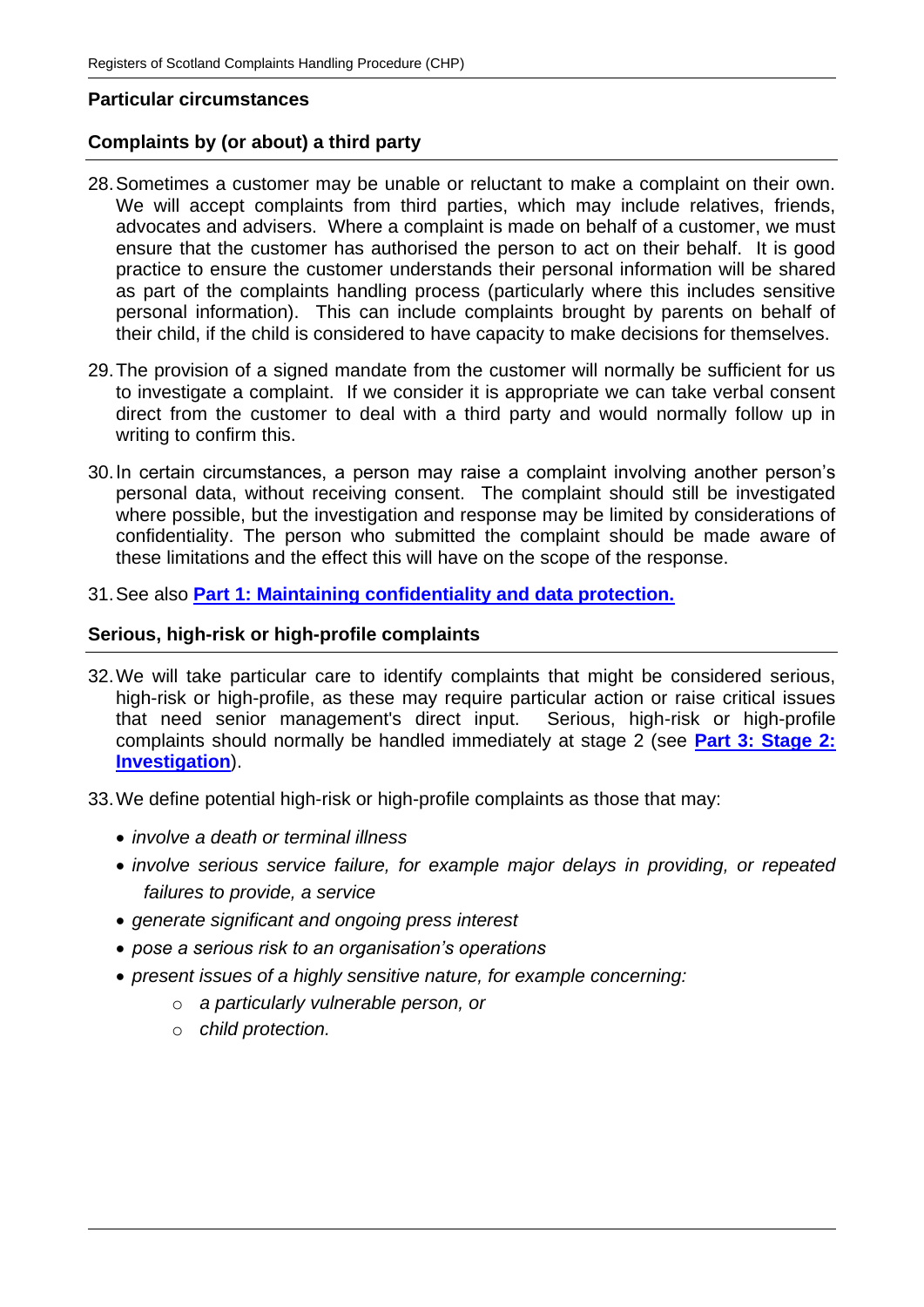### **Anonymous complaints**

- 34.We value all complaints, including anonymous complaints, and will take action to consider them further wherever this is appropriate. Generally, we will consider anonymous complaints if there is enough information in the complaint to enable us to make further enquiries. Any decision not to pursue an anonymous complaint must be authorised by an appropriate manager
- 35.If we pursue an anonymous complaint further, we will record it as an anonymous complaint together with any learning from the complaint and action taken.
- 36.If an anonymous complainant makes serious allegations, these should be dealt with in a timely manner under relevant procedures. This may not be the complaints procedure and could instead be relevant child protection, adult protection or disciplinary procedures.

### **What if the customer does not want to complain?**

- 37.If a customer has expressed dissatisfaction in line with our definition of a complaint but does not want to complain, we will explain that complaints offer us the opportunity to improve services where things have gone wrong. We will encourage the customer to submit their complaint and allow us to handle it through the CHP. This will ensure that the customer is updated on the action taken and gets a response to their complaint.
- 38.If the customer insists they do not wish to complain, we are not required to progress the complaint under this procedure. However, we should record the complaint as an anonymous complaint (including minimal information about the complaint, without any identifying information) to enable us to track trends and themes in complaints. Where the complaint is serious, or there is evidence of a problem with our services, we should also look into the matter to remedy this (and record any outcome).
- 39.Please refer to the example in **Appendix 1** for further guidance.

## **Complaints involving more than one area or organisation**

- 40.If a complaint relates to the actions of two or more areas within our organisation, we will tell the customer who will take the lead in dealing with the complaint, and explain that they will get only one response covering all issues raised.
- 41.If a customer complains to us about the service of another organisation or public service provider, but we have no involvement in the issue, the customer should be advised to contact the appropriate organisation directly.
- 42.If a complaint relates to our service and the service of another organisation or public service provider, and we have a direct interest in the issue, we will handle the complaint about RoS through the CHP. If we need to contact an outside body about the complaint, we will be mindful of data protection. See **[Part 1: Maintaining](https://www.spso.org.uk/sites/spso/files/csa/SGMCHPPart1.docx)  confidentiality [and data protection.](https://www.spso.org.uk/sites/spso/files/csa/SGMCHPPart1.docx)**
- 43.Such complaints may include:
	- *A complaint about the quality of a copy deed received from National Records of Scotland*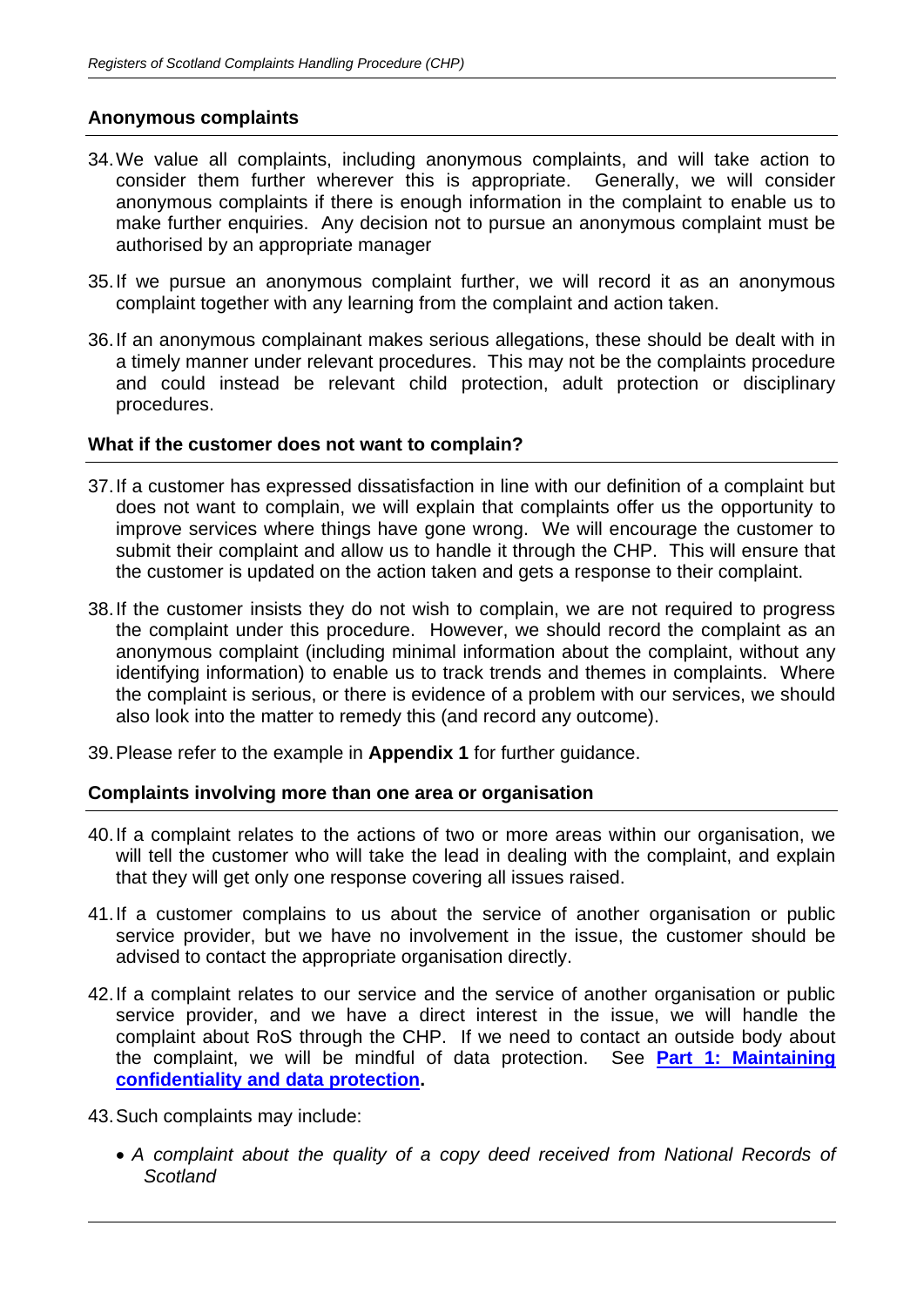• *Complaint about using the Landlord Register on Google Chrome whilst complaining that not all landlords are required to register their properties in the landlord register.* 

#### **Complaints about contracted services**

- 44.Where we use a contractor to deliver a service on our behalf we recognise that we remain responsible and accountable for ensuring that the services provided meet RoS standard (including in relation to complaints). We will either do so by:
	- ensuring the contractor complies with this procedure; or
	- ensuring the contractor has their own procedure in place, which fully meets the standards in this procedure. At the end of the investigation stage of any such complaints the contractor must ensure that the customer is signposted to the SPSO.
- 45.We will confirm that service users are clearly informed of the process and understand how to complain. We will also ensure that there is appropriate provision for information sharing and governance oversight where required.
- 46.RoS has discretion to investigate complaints about organisations contracted to deliver services on its behalf even where the procedure has normally been delegated.

### **Complaints about senior staff**

47.Complaints about senior staff can be difficult to handle, as there may be a conflict of interest for the staff investigating the complaint. When serious complaints are raised against senior staff, it is particularly important that the investigation is conducted by an individual who is independent of the situation. We must ensure we have strong governance arrangements in place that set out clear procedures for handling such complaints.

#### **Complaints and other processes**

48.Complaints can sometimes be confused (or overlap) with other processes, such as disciplinary or whistleblowing processes. Specific examples and guidance on how to handle these are below.

#### *Complaints and service requests*

- 49.If a customer asks RoS to do something (for example, provide a service or deal with a problem), and this is the first time the customer has contacted us, this would normally be a routine service request and not a complaint.
- 50.Service requests can lead to complaints, if the request is not handled promptly or the customer is then dissatisfied with how we provide the service.

## *Complaints and disciplinary or whistleblowing processes*

- 51.If the issues raised in a complaint overlap with issues raised under a disciplinary or whistleblowing process, we still need to respond to the complaint.
- 52.Our response must be careful not to share confidential information (such as anything about the whistleblowing or disciplinary procedures, or outcomes for individual staff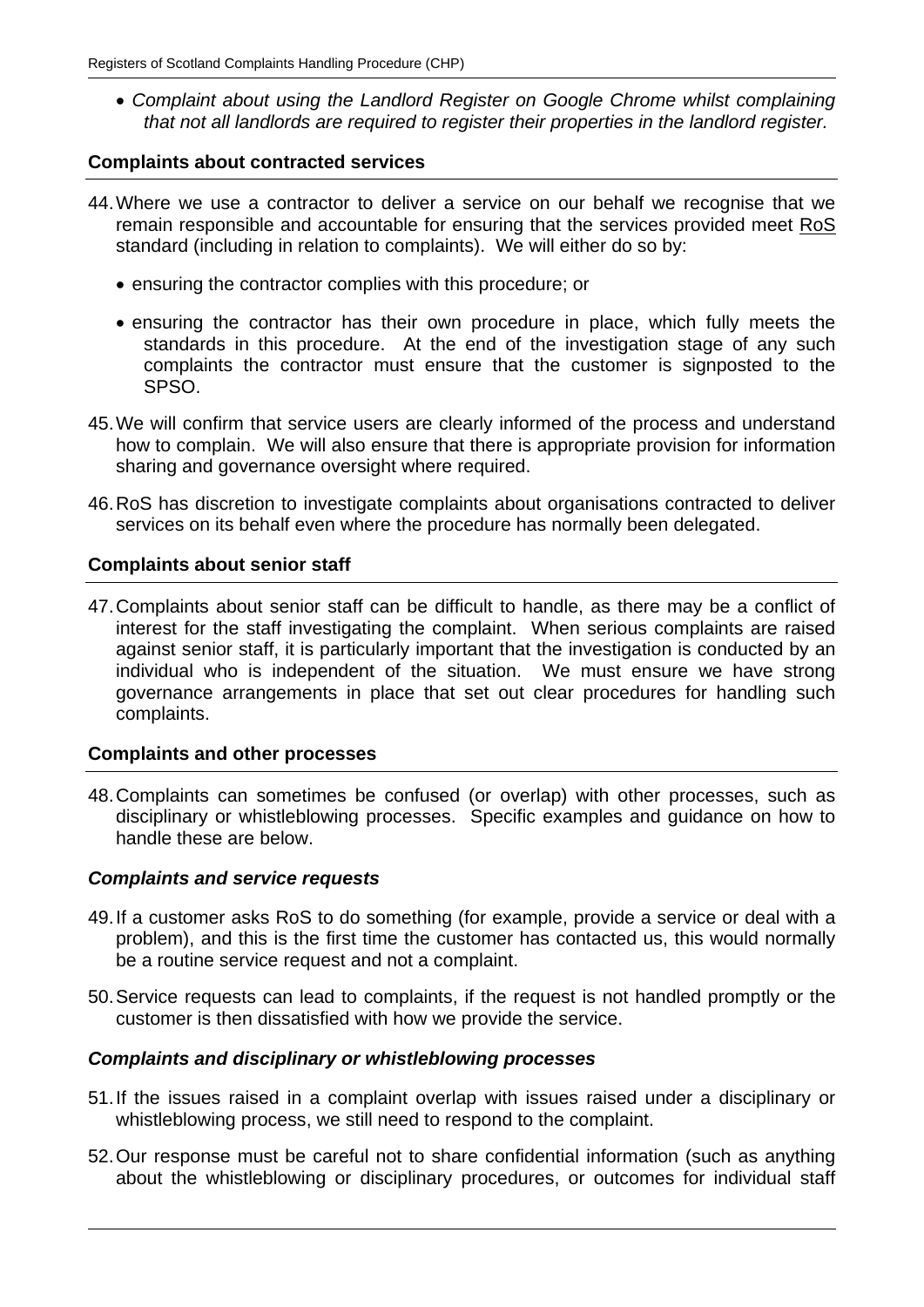members). It should focus on whether RoS failed to meet our *standards of service* and what we have done to improve things, in general terms.

53.Staff investigating such complaints will need to take extra care to ensure that:

- we comply with all requirements of the CHP in relation to the complaint (as well as meeting the requirements of the other processes)
- all complaint issues are addressed (sometimes issues can get missed if they are not also relevant to the overlapping process); and
- we keep records of the investigation that can be made available to the SPSO if required. This can problematic when the other process is confidential, because SPSO will normally require documentation of any correspondence and interviews to show how conclusions were reached. We will need to bear this in mind when planning any elements of the investigation that might overlap (for example, if staff are interviewed for the purposes of both the complaint and a disciplinary procedure, they should not be assured that any evidence given will be confidential, as it may be made available to the SPSO).
- 54.The SPSO's report **[Making complaints work for everyone](https://www.spso.org.uk/sites/spso/files/communications_material/Thematic_Reports/MakingComplaintsWorkForEveryoneFinalWeb.pdf)** has more information on supporting staff who are the subject of complaints.

# *Contact from MPs, MSPs or Councillors*

55.RoS will treat all complaints fairly. All complaints submitted to RoS via MPs, MSPs or Councillors will be handled via the RoS CHP. Any further enquiries by MPs, MSPs or Councillors in relation to an existing complaint brought by their constituents will be dealt with in line with this CHP.

# *Complaints and compensation claims*

56.Where a customer is seeking financial compensation only, this is not a complaint. However, in some cases the customer may want to complain about the matter leading to their financial claim, and they may seek additional outcomes, such as an apology or an explanation. Where appropriate, we may consider that matter as a complaint, but deal with the financial claim separately. It may be appropriate to extend the timeframes for responding to the complaint, to consider the financial claim first.

# *Complaints and legal action*

- 57.Where a customer says that legal action is being actively pursued, this is not a complaint.
- 58. Where a customer indicates that they are thinking about legal action, but have not yet commenced this, they should be informed that if they take such action, they should notify the Complaints Manager and that the complaints process, in relation to the matters that will be considered through the legal process, will be closed. Any outstanding complaints must still be addressed through the CHP.
- 59.If an issue has been, or is being, considered by a court, we must not consider the same issue under the CHP.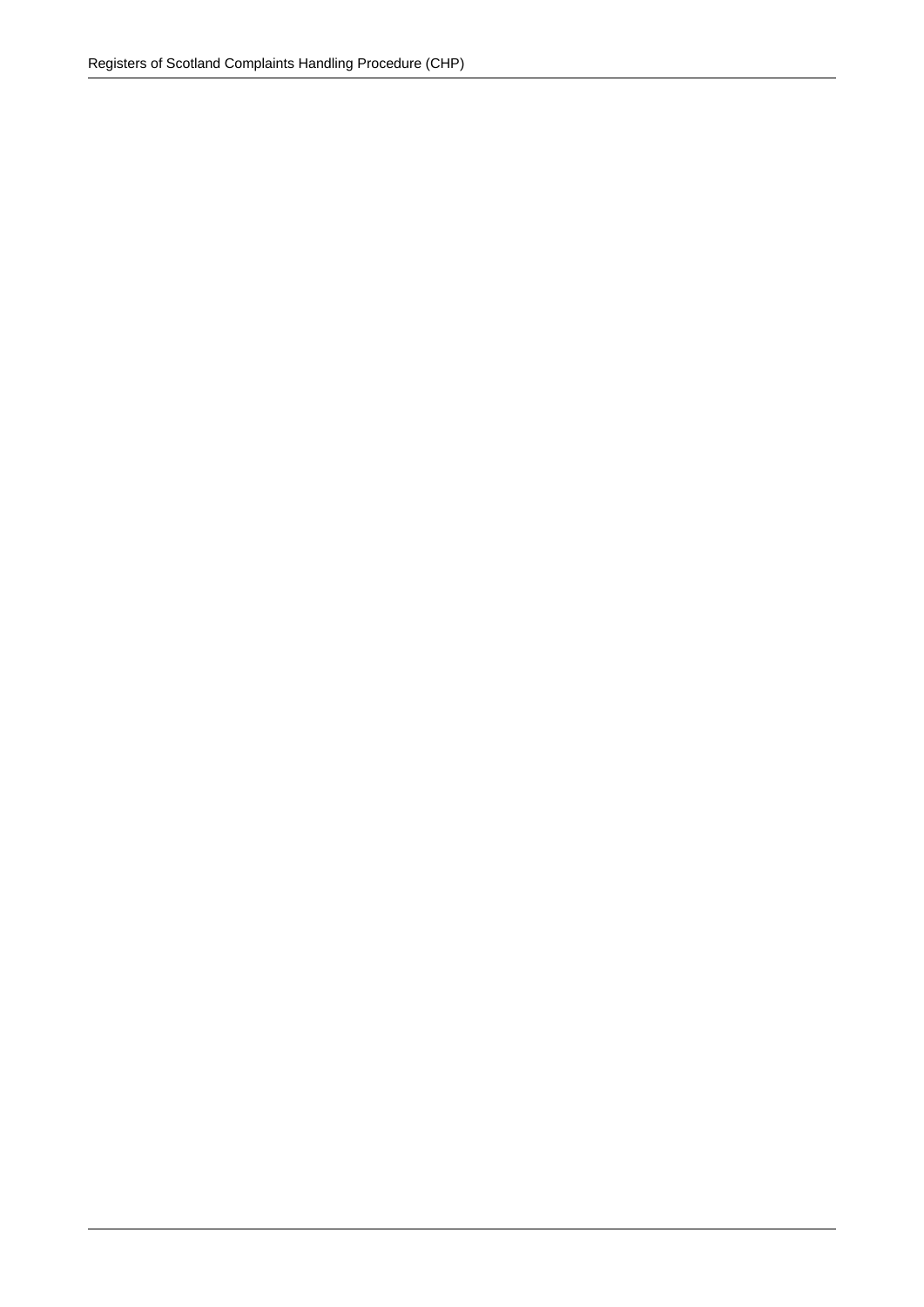### **What to do if the CHP does not apply**

- 60.If the issue does not meet the definition of a complaint or if it is not appropriate to handle it under this procedure (for example, due to time limits), we will explain to the customer why we have made this decision. We will also tell them what action (if any) we will take (for example, if another procedure applies), and advise them of their right to contact the SPSO if they disagree with our decision not to respond to the issue as a complaint.
- 61.Where a customer continues to contact us about the same issue, we will explain that we have already given them our final response on the matter and signpost them to the SPSO. We may also consider whether we need to take action under our Unacceptable Behaviour Policy.
- 62.The SPSO has issued a **[template letter for explaining when the CHP does not](https://www.spso.org.uk/how-we-offer-support)  [apply](https://www.spso.org.uk/how-we-offer-support)**.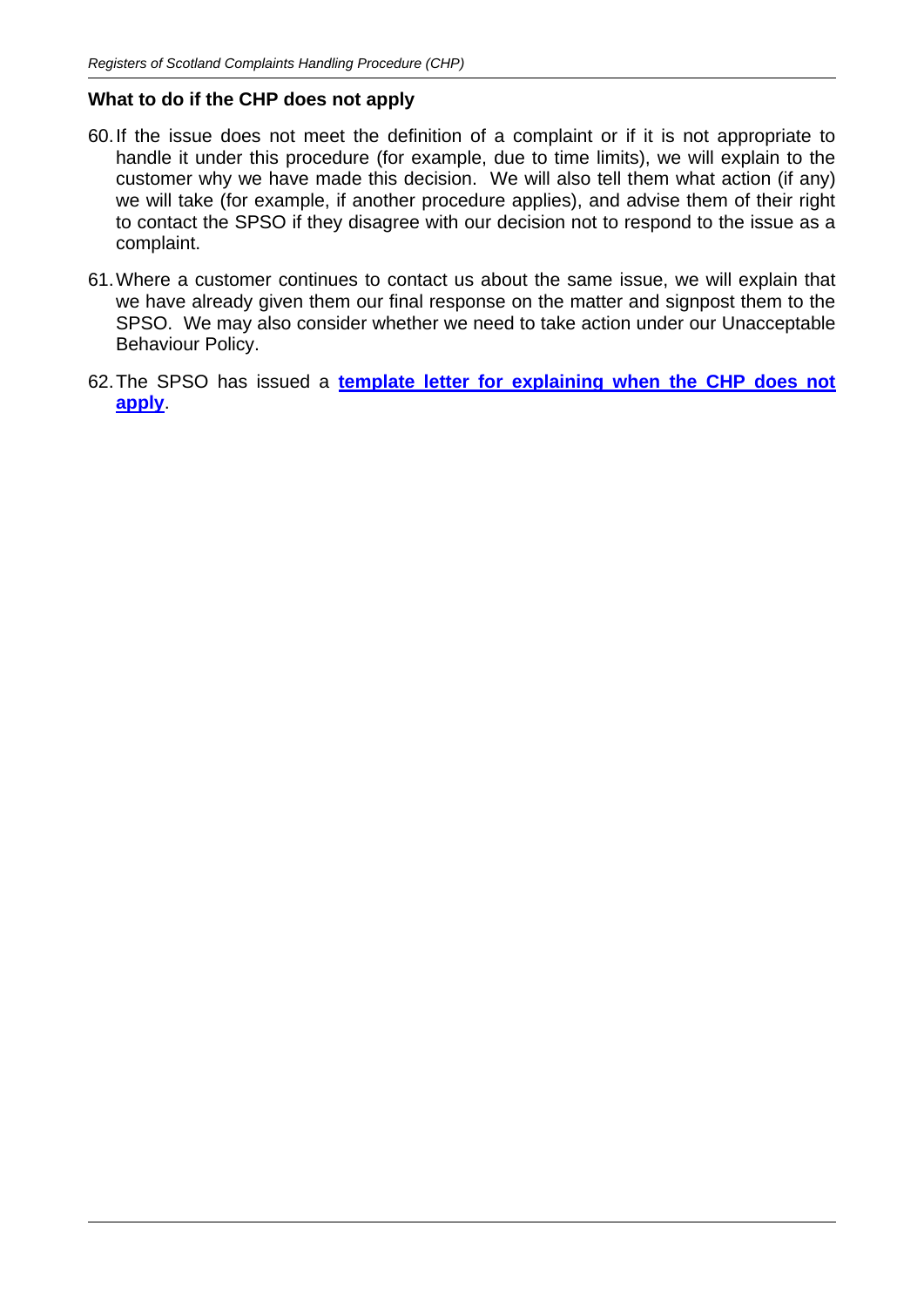# **Appendix 1 – Complaints**

*In the following table organisations should give organisational specific examples of complaints that may be considered at the frontline stage, and suggest possible actions.*

| <b>Complaint</b>                                                                                                                                                               | <b>Possible actions</b>                                                                                                                                                                                                                                                                                                                                                                                                                                                                                                                                                                                          |
|--------------------------------------------------------------------------------------------------------------------------------------------------------------------------------|------------------------------------------------------------------------------------------------------------------------------------------------------------------------------------------------------------------------------------------------------------------------------------------------------------------------------------------------------------------------------------------------------------------------------------------------------------------------------------------------------------------------------------------------------------------------------------------------------------------|
| Customer complains about the quality of a<br>copy deed                                                                                                                         | Apologise to the customer<br>$\bullet$<br>Reissue a better quality deed<br>٠<br>Review the QA standards applied to<br>the copy deeds service                                                                                                                                                                                                                                                                                                                                                                                                                                                                     |
| Customer complaints about the time to<br>complete an application for registration                                                                                              | Investigate the circumstances of the<br>$\bullet$<br>delay<br>Apologise to the customer<br>Explain any outstanding reason my<br>registration cannot proceed and advise of<br>the expedite process.                                                                                                                                                                                                                                                                                                                                                                                                               |
| Complaint about an invalid rejection                                                                                                                                           | Investigate rejection reason<br>If rejection is invalid, arrange refund<br>and apologise to customer<br>lf<br>rejection<br>valid<br>explain<br>is<br>circumstance to customer.                                                                                                                                                                                                                                                                                                                                                                                                                                   |
| The customer expresses dissatisfaction in<br>line with the definition of a complaint, but<br>says she does not want to complain $-$ just<br>wants to tell us about the matter. | Tell the customer that we value<br>complaints because they help to<br>improve services. Encourage them to<br>submit the complaint.<br>In terms of improving service delivery<br>and learning from mistakes, it is<br>important that customer feedback,<br>such as this, is recorded, evaluated<br>and acted upon. Therefore, if the<br>customer still insists that they do not<br>want to complain, record the matter<br>as an anonymous complaint. This will<br>breaching the complaints<br>avoid<br>handling procedure. Reassure the<br>customer that they will not<br>be<br>contacted again about the matter. |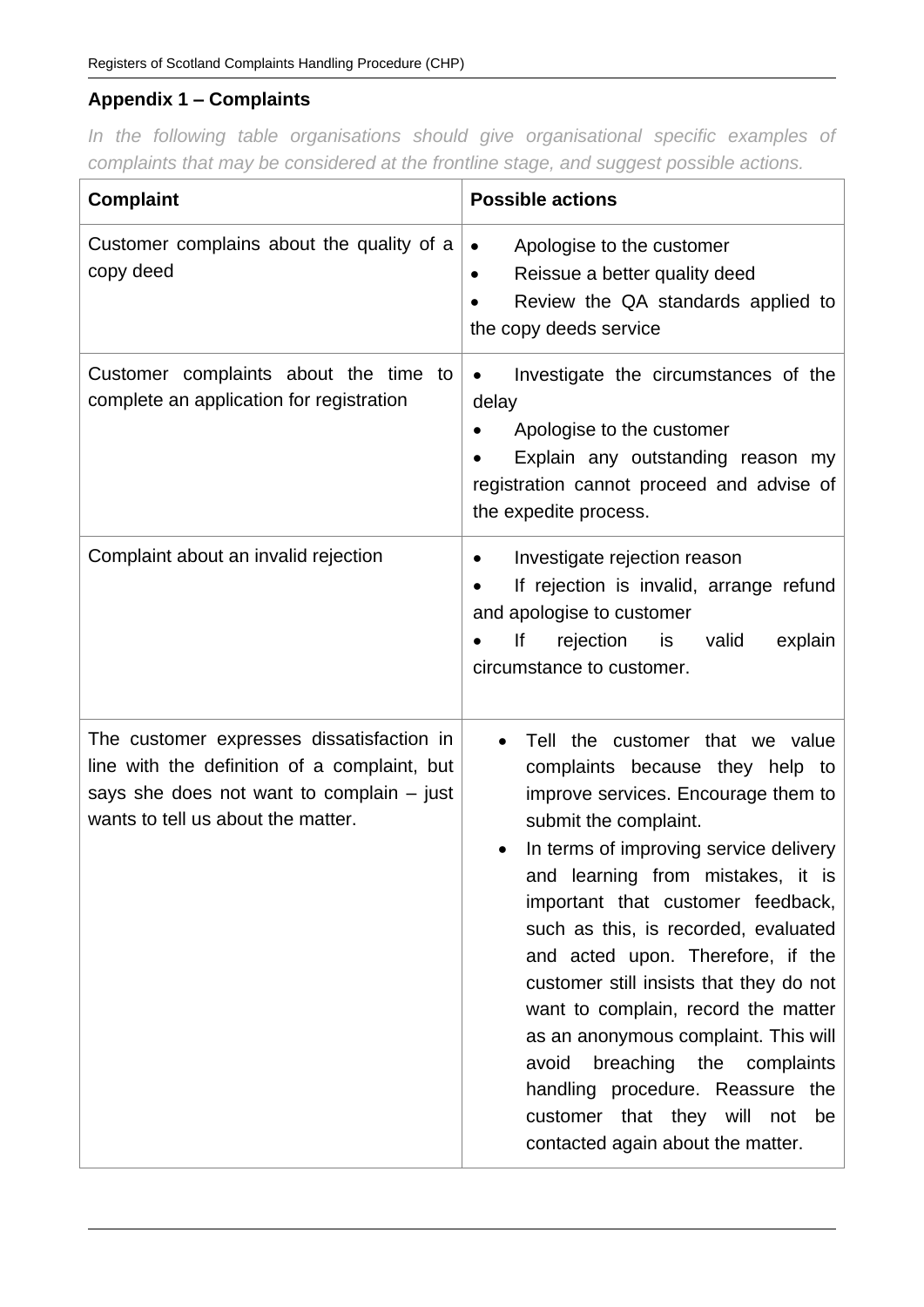## **Appendix 2 – What is not a complaint?**

A concern may not necessarily be a complaint. For example, a customer might make a routine first-time request for a service. This is not a complaint, but the issue may escalate into a complaint if it is not handled effectively and the customer has to keep on asking for service.

A customer may also be concerned about a decision made by RoS. These decisions may have their own specific review or appeal procedures, and, where appropriate, customers must be directed to the relevant procedure.

## **Example 1: Enquiries seeking clarification on titles:**

"The colouring on the title plan does not match up with the description of the burdens at deed no. 5, (One) (c) and (d). This could simply be an error when the Land Certificate was prepared but please let us have your comments.

# **Example 2: Enquiries regarding the progress of an Application:**

"I note that the above transaction is still with legal/settlement in its progress for first registration. We note that this application dates back to  $10<sup>th</sup>$  July 2010 and would be obliged if you could confirm the date for when this application is due to complete or provide us with reasons for why it is taking so long to complete."

## **Example 3: Requests for information from the public register**

"I have received a bill from a company who advised that they used information from yourselves to send the bill to my address. However, the bill is not for myself it is for the previous owner of my home for work carried out on her home elsewhere. I would be grateful if you could check that your information is up to date. It may be that this company was using out of date information however I am concerned that the previous owner may still be showing up at my address."

## **Example 4: : Enquires about service availability**

I have tried over the last week or so to access house prices on your web site and each time get the error screen shown below. Is the service unavailable?"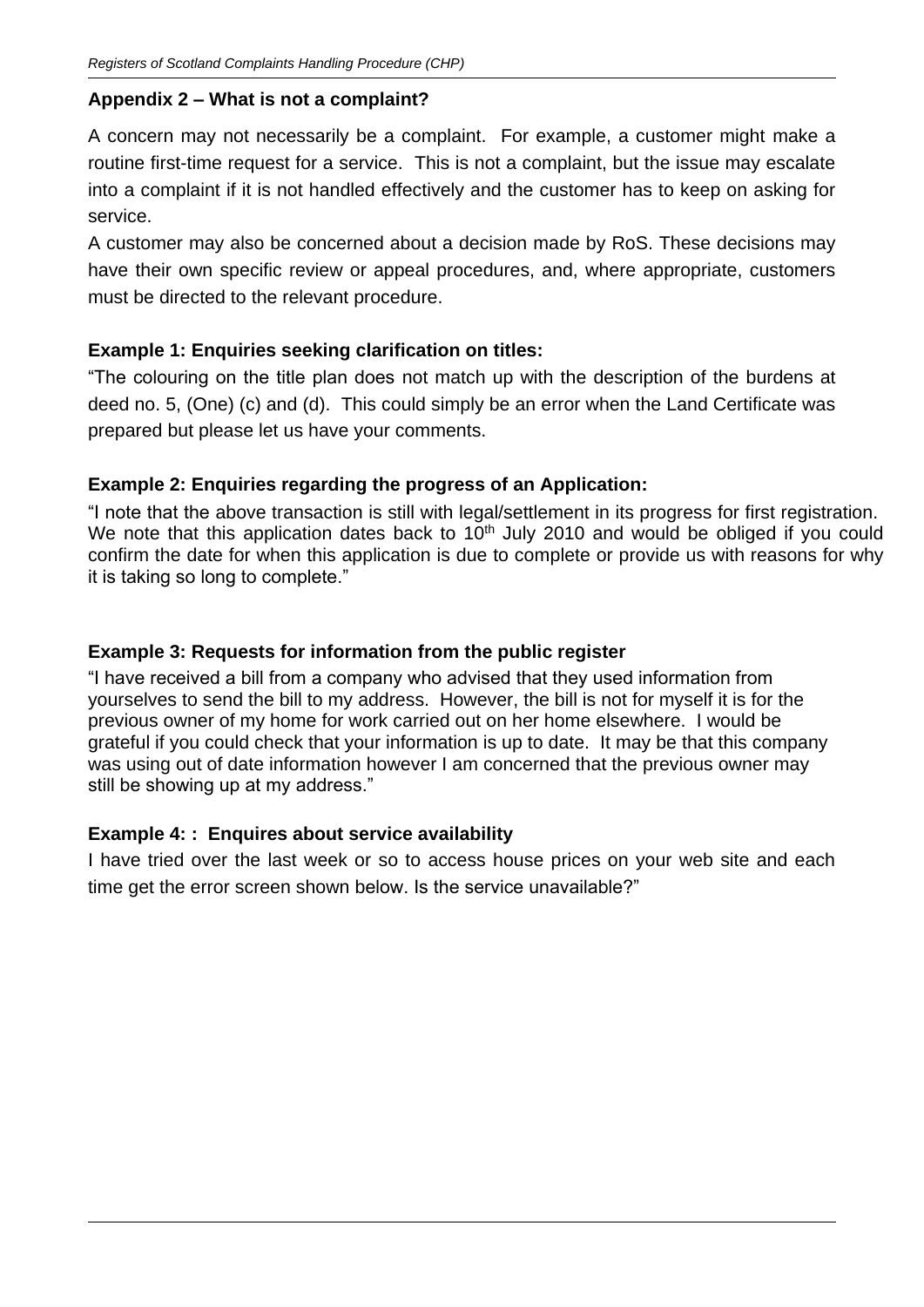#### **Maintaining confidentiality and data protection**

- 11.Confidentiality is important in complaints handling. This includes maintaining the customer's confidentiality and confidentiality in relation to information about staff members, contractors or any third parties involved in the complaint.
- 12.This should not prevent us from being open and transparent, as far as possible, in how we handle complaints. This includes sharing as much information with the complainant (and, where appropriate, any affected staff members) as we can. When sharing information, we should be clear about why the information is being shared and our expectations on how the recipient will use the information.
- 13.We must always bear in mind legal requirements, for example data protection legislation, as well as internal policies on confidentiality and the use of customer  $information<sub>1</sub>$
- 14.There may be occasions where a response to a complaint may be limited by confidentiality, such as:

• where a complaint has been raised against a staff member and has been upheld – we will advise the customer that their complaint is upheld, but would not share specific details affecting staff members, particularly where disciplinary action is taken.

• where someone has raised a concern about a child or an adult's safety and is unhappy about how that has been dealt with – we would look into this to check whether the safety concern had been properly dealt with, but we would not share any details of our findings in relation to the safety concern.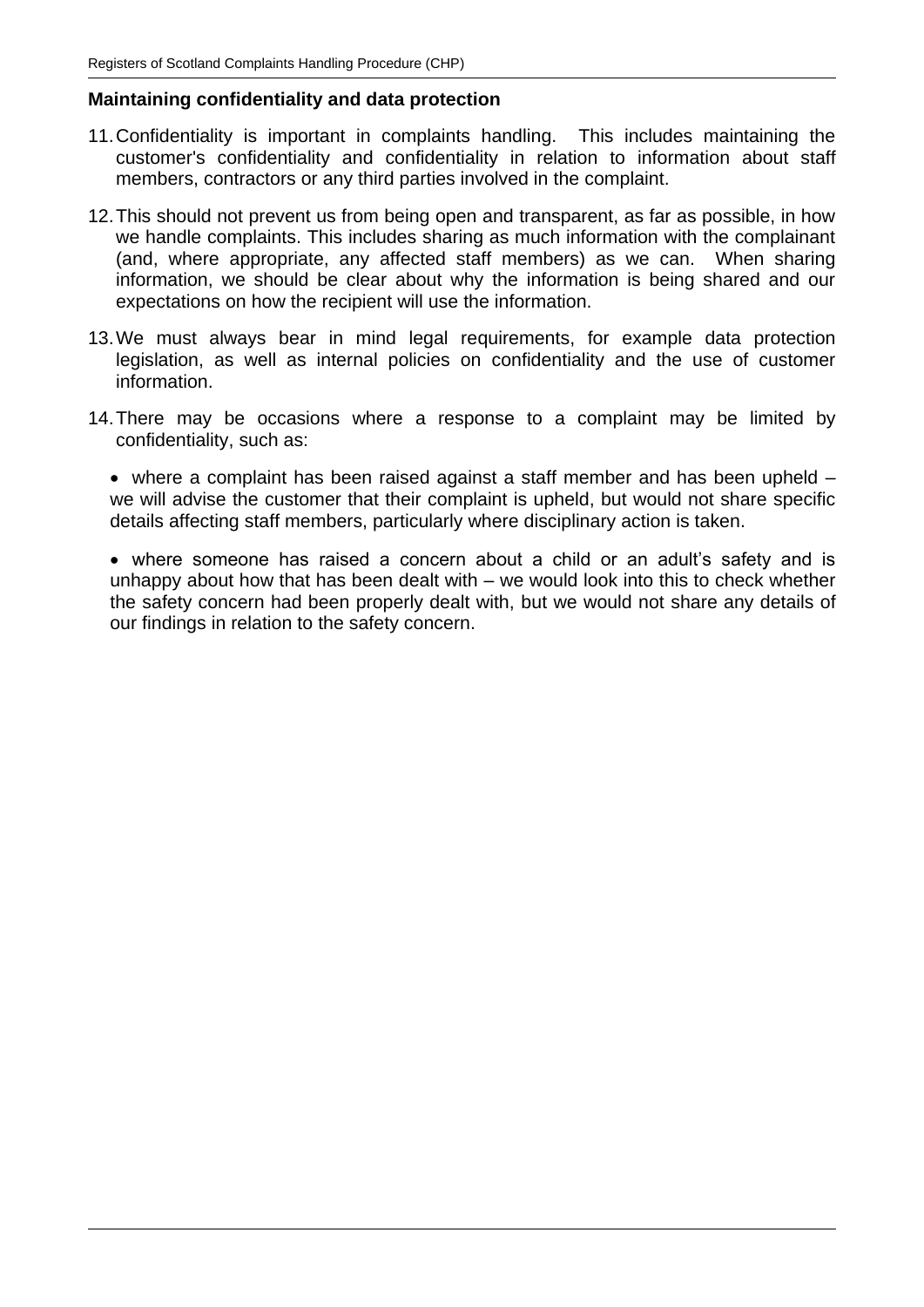### **Roles and responsibilities**

- 1. All staff will be aware of:
	- the Complaints Handling Procedure (CHP)
	- how to handle and record complaints at the frontline response stage
	- who they can refer a complaint to, in case they are not able to handle the matter
	- the need to try and resolve complaints early and as close to the point of service delivery as possible; and
	- their clear authority to attempt to resolve any complaints they may be called upon to deal with.
- 2. Training on this procedure will be part of the induction process for all new staff. Refresher training will be provided for current staff on a regular basis.
- 3. Senior management will ensure that:
	- RoS' final position on a complaint investigation is signed off by an appropriate manager or officer in order to provide assurance that this is the definitive response of RoS and that the complainant's concerns have been taken seriously
	- it maintains overall responsibility and accountability for the management and governance of complaints handling (including complaints about contracted services)
	- it has an active role in, and understanding of, the CHP (although not necessarily involved in the decision-making process of complaint handling)
	- mechanisms are in place to ensure a consistent approach to the way complaints handling information is managed, monitored, reviewed and reported at all levels in RoS and
	- complaints information is used to improve services, and this is evident from regular publications.

**Chief executive**: The chief executive provides leadership and direction in ways that guide and enable us to perform effectively across all services. This includes ensuring that there is an effective CHP, with a robust investigation process that demonstrates how we learn from the complaints we receive. The chief executive may take a personal interest in all or some complaints, or may delegate responsibility for the CHP to senior staff. Regular management reports assure the chief executive of the quality of complaints performance.

- 4. The chief executive is also responsible for ensuring that there are governance and accountability arrangements in place in relation to complaints about contractors. This includes:
	- ensuring performance monitoring for complaints is a feature of the service/management agreements between RoS and contractors
	- setting clear objectives in relation to this complaints procedure and putting appropriate monitoring systems in place to provide RoS with an overview of how the contractor is meeting its objectives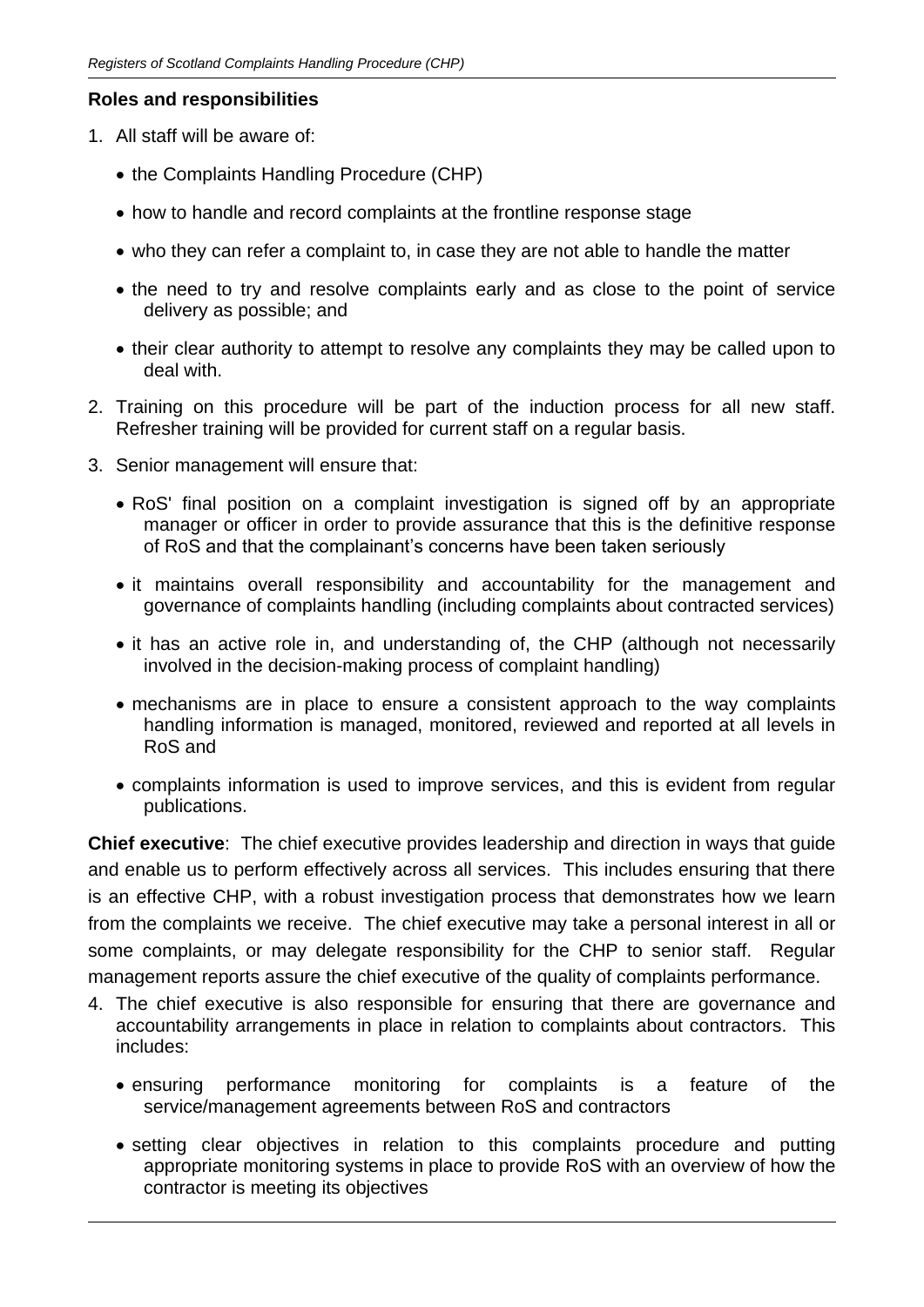- 5. **Heads of Service**: Heads of service may be involved in the operational investigation and management of complaints handling. As senior officers they may be responsible for preparing and signing decision letters to customers, so they should be satisfied that the investigation is complete and their response addresses all aspects of the complaint.
- 6. **Complaints investigator**: The complaints investigator is responsible and accountable for the management of the investigation. They may work in a service delivery team or as part of a centralised customer service team, and will be involved in the investigation and in coordinating all aspects of the response to the customer. This may include preparing a comprehensive written report, including details of any procedural changes in service delivery and identifying wider opportunities for learning across the organisation.
- 7. **The human resources and learning and development:** The HR or L and D colleague is responsible for ensuring all new staff receive training on the CHP as part of the induction process, and that refresher training is provided for current staff on a regular basis.
- 8. **RoS's SPSO liaison officer**: Our SPSO liaison officer's role may include providing complaints information in an orderly, structured way within requested timescales, providing comments on factual accuracy on our behalf in response to SPSO reports, and confirming and verifying that recommendations have been implemented.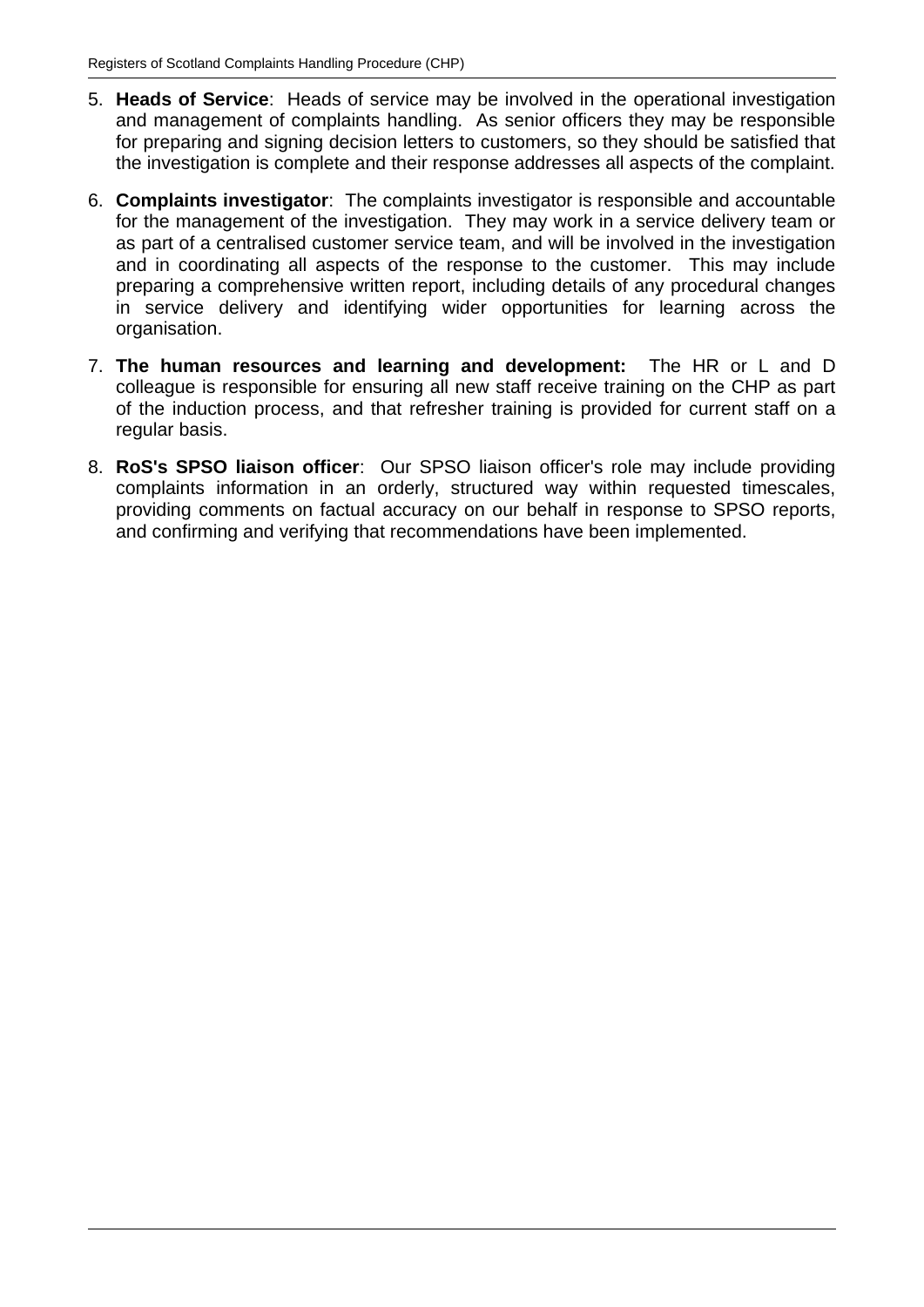# **Recording, reporting, learning from and publicising complaints**

- 9. Complaints provide valuable customer feedback. One of the aims of the CHP is to identify opportunities to improve services across RoS. By recording and analysing complaints data, we can identify and address the causes of complaints and, where appropriate, identify training opportunities and introduce service improvements.
- 10.We also have arrangements in place to ensure complaints about contractors are recorded, reported on and publicised in line with this CHP.

# **Recording complaints**

- 11.It is important to record suitable data to enable us to fully investigate and respond to the complaint, as well as using our complaint information to track themes and trends. As a minimum, we should record:
	- the customer's name and contact details
	- the date the complaint was received
	- the nature of the complaint
	- the service the complaint refers to
	- staff member responsible for handling the complaint
	- action taken and outcome at frontline response stage
	- date the complaint was closed at the frontline response stage
	- date the investigation stage was initiated (if applicable)
	- action taken and outcome at investigation stage (if applicable)
	- date the complaint was closed at the investigation stage (if applicable); and
	- the underlying cause of the complaint and any remedial action taken.
	- *the outcome of the SPSO's investigation (where applicable).*
- 12.If the customer does not want to provide any of this information, we will reassure them that it will be managed appropriately, and record what we can.
- 13.Individual complaint files will be stored in line with our document retention policy. *[*

## **Learning from complaints**

- 14.We must have clear systems in place to act on issues identified in complaints. As a minimum, we must:
	- seek to identify the root cause of complaints
	- take action to reduce the risk of recurrence; and
	- systematically review complaints performance reports to improve service delivery.
- 15.Learning may be identified from individual complaints (regardless of whether the complaint is upheld or not) and from analysis of complaints data.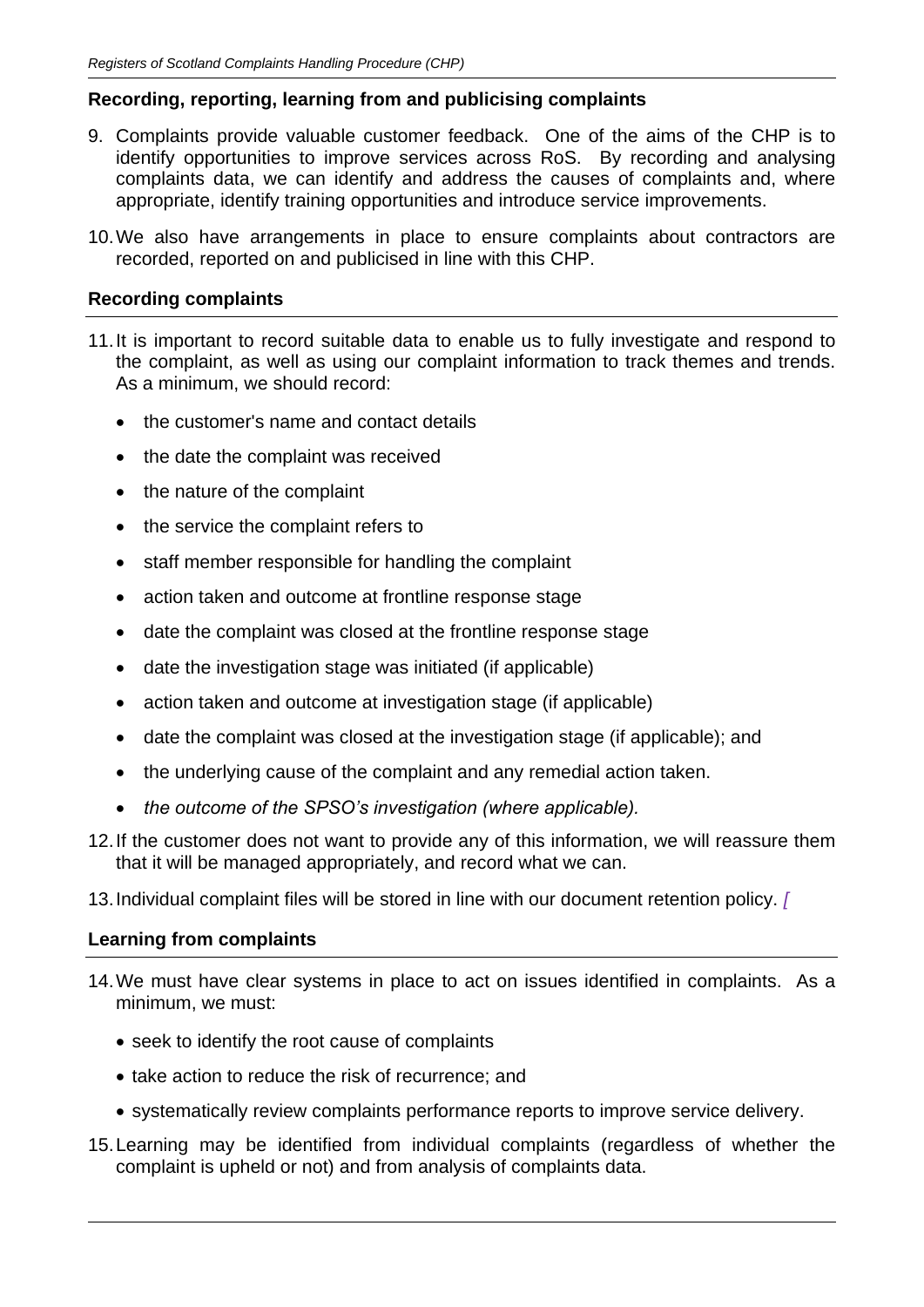- 16.Where we have identified the need for service improvement in response to an individual complaint, we will take appropriate action. This will include:
	- *the action needed to improve services must be authorised by an appropriate manager*
	- *an officer (or team) should be designated the 'owner' of the issue, with responsibility for ensuring the action is taken*
	- *a target date must be set for the action to be taken*
	- *the designated individual must follow up to ensure that the action is taken within the agreed timescale*
	- *where appropriate, performance in the service area should be monitored to ensure that the issue has been resolved; and*
	- *any learning points should be shared with relevant staff.]*
- 17.SPSO has guidance on **Learning from complaints**.
- 18.Senior management will review the information reported on complaints regularly to ensure that any trends or wider issues which may not be obvious from individual complaints are quickly identified and addressed. Where we identify the need for service improvement, we will take appropriate action (as set out above). Where appropriate, performance in the service area should be monitored to ensure that the issue has been resolved.

#### **Reporting of complaints**

- 19.We have a process for the internal reporting of complaints information, including analysis of complaints trends. Regularly reporting the analysis of complaints information helps to inform management of where services need to improve.
- 20.We will report at least **quarterly** to senior management on:
	- performance statistics, in line with the complaints performance indicators published by SPSO
	- analysis of the trends and outcomes of complaints (this should include highlighting where there are areas where few or no complaints are received, which may indicate either good practice or that there are barriers to complaining in that area).

#### **Publicising complaints information**

- 21.We publish on a **quarterly** basis information on complaints outcomes and actions taken to improve services. This demonstrates the improvements resulting from complaints and shows that complaints can help to improve our services. It also helps ensure transparency in our complaints handling service and will help to show our customers that we value their complaints.
- 22.We will publish an **annual** complaints performance report on our website in line with SPSO requirements, and provide this to the SPSO on request. This summarises and builds on the quarterly reports we have produced about our services. It includes: